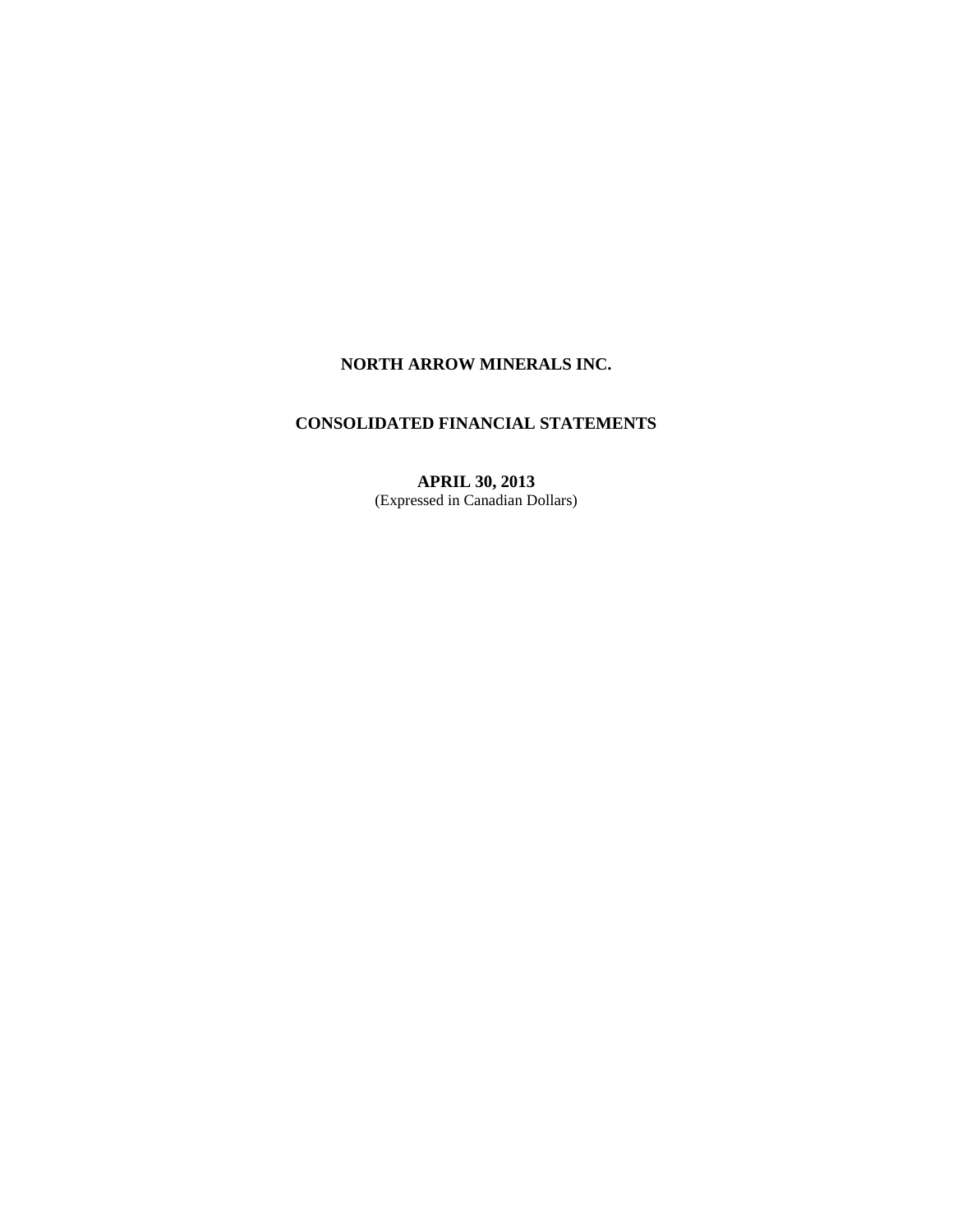# **INDEPENDENT AUDITORS' REPORT**

To the Shareholders of North Arrow Minerals Inc.

We have audited the accompanying consolidated financial statements of North Arrow Minerals Inc., which comprise the consolidated statements of financial position as at April 30, 2013 and 2012 and the consolidated statements of income (loss) and comprehensive income (loss), cash flows and changes in equity for the years then ended, and a summary of significant accounting policies and other explanatory information.

# *Management's Responsibility for the Consolidated Financial Statements*

Management is responsible for the preparation and fair presentation of these consolidated financial statements in accordance with International Financial Reporting Standards, and for such internal control as management determines is necessary to enable the preparation of consolidated financial statements that are free from material misstatement, whether due to fraud or error.

# *Auditors' Responsibility*

Our responsibility is to express an opinion on these consolidated financial statements based on our audits. We conducted our audits in accordance with Canadian generally accepted auditing standards. Those standards require that we comply with ethical requirements and plan and perform the audit to obtain reasonable assurance about whether the consolidated financial statements are free from material misstatement.

An audit involves performing procedures to obtain audit evidence about the amounts and disclosures in the consolidated financial statements. The procedures selected depend on the auditors' judgment, including the assessment of the risks of material misstatement of the consolidated financial statements, whether due to fraud or error. In making those risk assessments, the auditor considers internal control relevant to the entity's preparation and fair presentation of the consolidated financial statements in order to design audit procedures that are appropriate in the circumstances, but not for the purpose of expressing an opinion on the effectiveness of the entity's internal control. An audit also includes evaluating the appropriateness of accounting policies used and the reasonableness of accounting estimates made by management, as well as evaluating the overall presentation of the consolidated financial statements.

We believe that the audit evidence we have obtained in our audits is sufficient and appropriate to provide a basis for our audit opinion.



1200 - 609 Granville Street, P.O. Box 10372, Pacific Centre, Vancouver, B.C., Canada V7Y 1G6 Telephone (604) 687-0947 Fax (604) 687-6172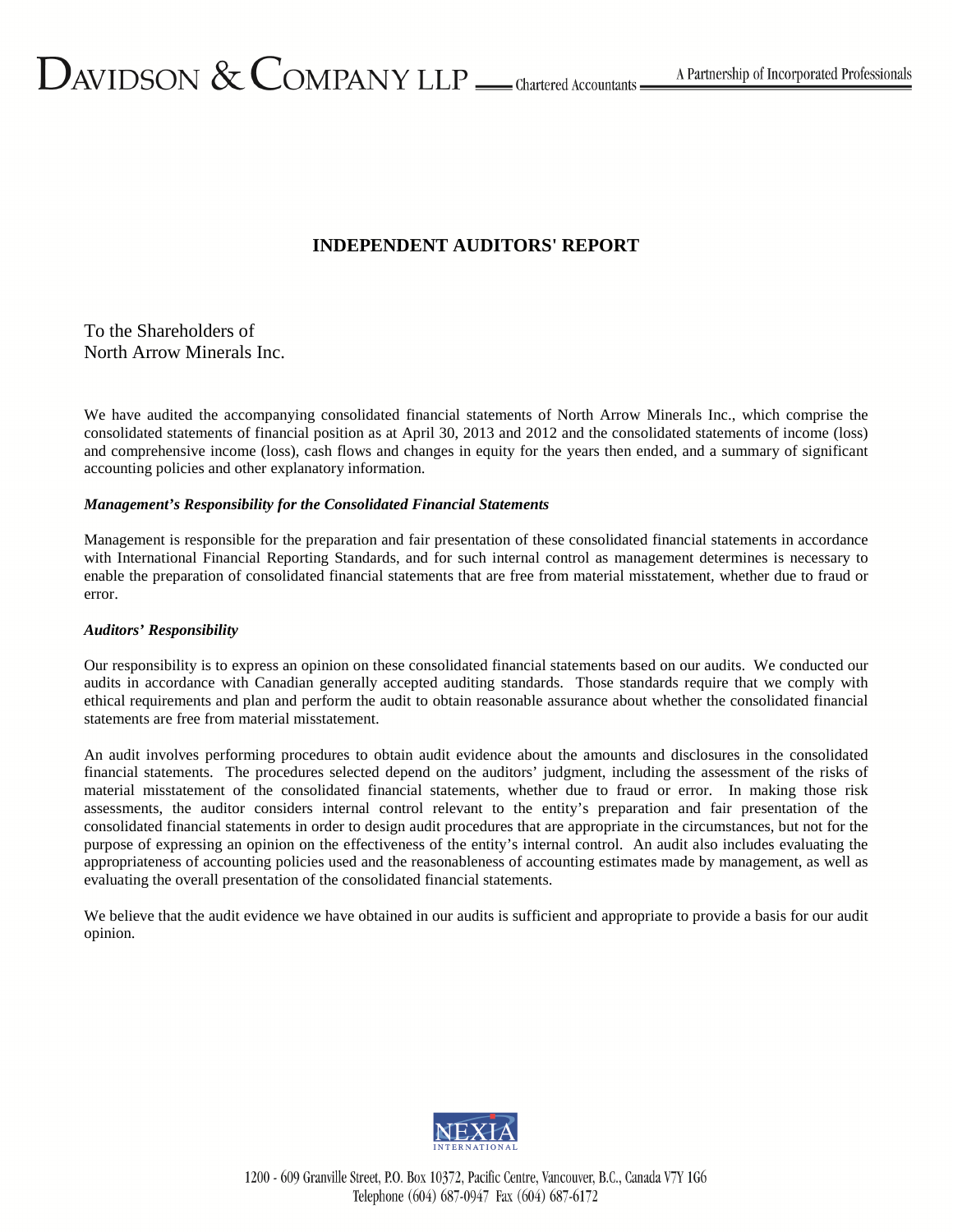# *Opinion*

In our opinion, these consolidated financial statements present fairly, in all material respects, the financial position of North Arrow Minerals Inc. as at April 30, 2013 and 2012 and its financial performance and its cash flows for the years then ended in accordance with International Financial Reporting Standards.

#### *Emphasis of Matter*

Without qualifying our opinion, we draw attention to Note 1 in the consolidated financial statements which describes conditions and matters that indicate the existence of a material uncertainty that may cast significant doubt about North Arrow Minerals Inc.'s ability to continue as a going concern.

# **"DAVIDSON & COMPANY LLP"**

Vancouver, Canada Chartered Accountants

August 15, 2013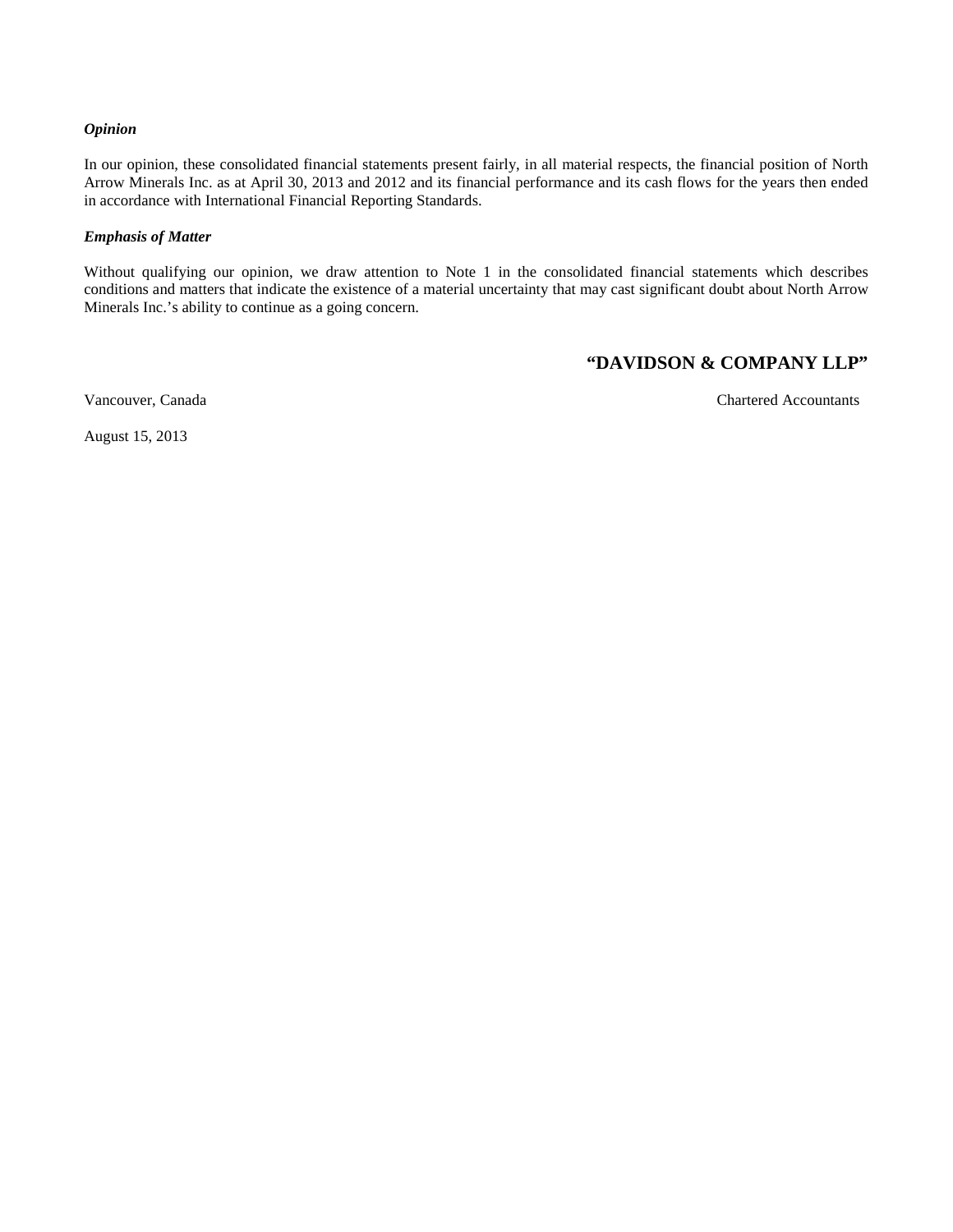# **NORTH ARROW MINERALS INC.**  CONSOLIDATED STATEMENTS OF FINANCIAL POSITION As At (Expressed in Canadian Dollars)

April 30, 2013 April 30, 2012 **ASSETS Current**  Cash  $\frac{1}{318}$  2,893,755 \$ 47,318 Receivables (Note 5)  $24,936$   $41,513$ Marketable securities (Note 6) 1,050 4,500 2,919,741 93,331 **Equipment** (Note 7) 692 990 **Exploration and evaluation assets** (Note 8) 1,068,688 797,253 \$ 3,989,121 \$ 891,574 **LIABILITIES Current**  Accounts payable and accrued liabilities (Note 9)  $\qquad$  \$ 218,548 \$ 44,736 Due to related parties (Note 12) 116,262 132,008 334,810 176,744 **Convertible note** (Note 10) **548,205** 334,810 1,124,949 **SHAREHOLDERS EQUITY (DEFICIENCY)**  Capital stock (Note 11) 14,863,029 10,965,436 Share-based payment reserve (Note 11) 938,235 912,746 Investment revaluation reserve (14,438) (10,988) Equity component of convertible note (Note 10)  $\qquad \qquad$  137,996 Deficit (12,132,515) (12,238,565) 3,654,311 (233,375) \$ 3,989,121 \$ 891,574

**Nature and continuance of operations** (Note1) **Subsequent events** (Note 17)

**Approved and authorized on behalf of the Board on August 15, 2013:**

*"D. Grenville Thomas"* Director *"Blair Murdoch"* Director

The accompanying notes are an integral part of these consolidated condensed financial statements.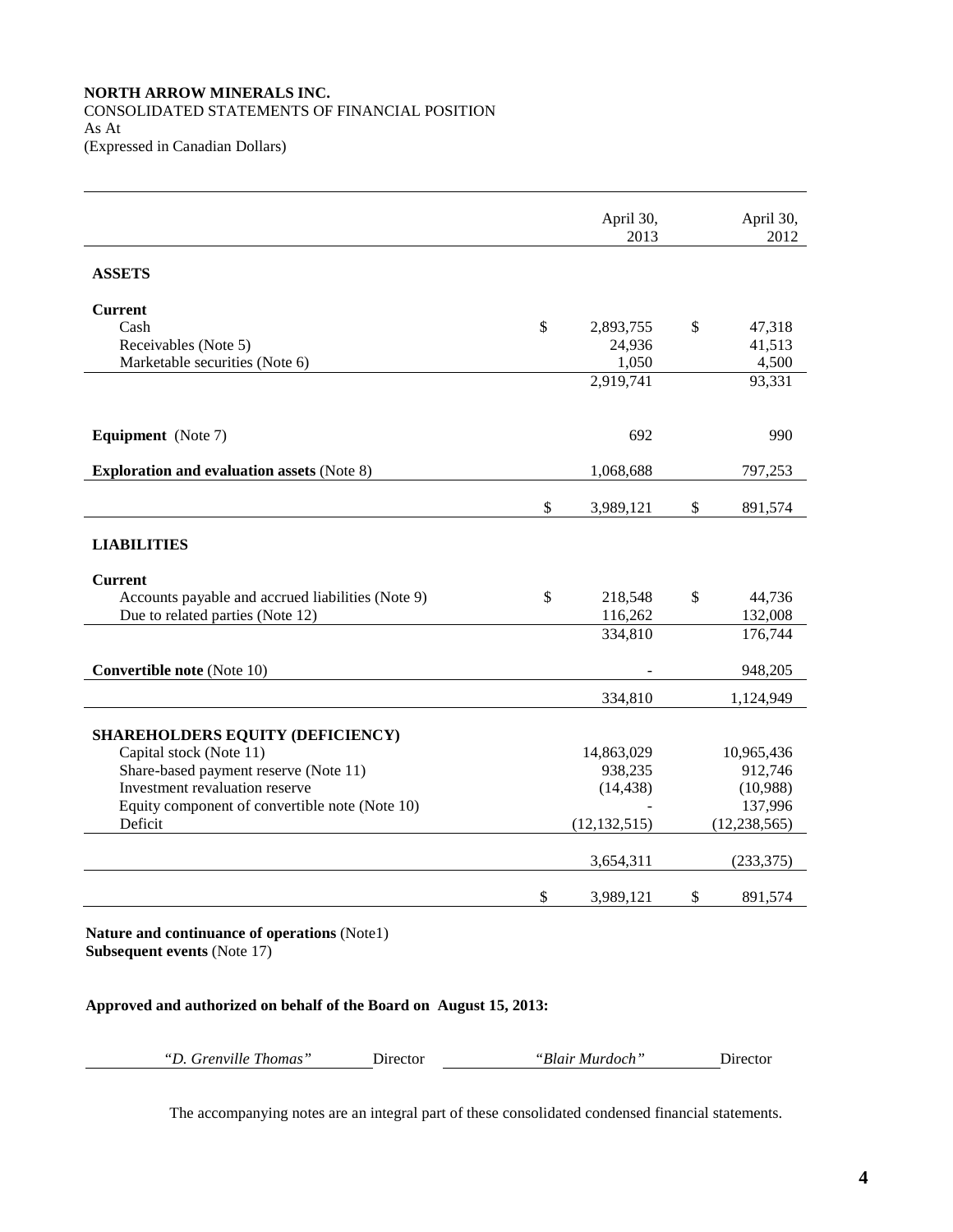# **NORTH ARROW MINERALS INC.**  CONSOLIDATED STATEMENTS OF INCOME (LOSS) AND COMPREHENSIVE INCOME (LOSS) For the Year Ended

(Expressed in Canadian Dollars)

|                                                                 | April 30,<br>2013 | April 30,<br>2012 |
|-----------------------------------------------------------------|-------------------|-------------------|
| <b>EXPENSES</b>                                                 |                   |                   |
| Advertising, promotion and travel                               | \$<br>18,277      | \$<br>163,204     |
| Consulting                                                      | 53,335            | 273,139           |
| Depreciation                                                    | 298               | 595               |
| Office, miscellaneous and rent                                  | 32,136            | 155,751           |
| Professional fees                                               | 49,570            | 325,511           |
| Property investigation costs                                    | 3,053             | 214,335           |
| Regulatory and filing fees                                      | 27,326            | 22,300            |
| Salaries and benefits                                           | 51,342            | 219,346           |
| Share-based compensation (Note 11)                              | 25,489            | 176,357           |
|                                                                 | (260, 826)        | (1,550,538)       |
|                                                                 |                   |                   |
| Interest income                                                 | 401               | 1,234             |
| Interest on convertible note (Note 10)                          | (35, 286)         | (46, 667)         |
| Accretion on convertible note (Note 10)                         | (35, 737)         | (39, 534)         |
| Recoveries from exploration and evaluation                      |                   |                   |
| assets previously written-off (Note 8)                          |                   | 80,488            |
| Gain on convertible note settlement (Note 10)                   | 478,251           |                   |
| Gain on forgiveness of payables                                 | 91,250            |                   |
| Write-off of exploration and evaluation assets (Note 8)         | (132,003)         | (528,770)         |
|                                                                 |                   |                   |
|                                                                 | 366,876           | (533,249)         |
| Net income (loss) for the year                                  | 106,050           | (2,083,787)       |
| Unrealized loss on available-for-sale financial assets (Note 6) | (3,450)           | (10,988)          |
| Comprehensive income (loss) for the year                        | \$<br>102,600     | \$<br>(2,094,775) |
| Basic and diluted earnings (loss) per share                     | \$<br>0.02        | \$<br>(0.40)      |
| Weighted average number of common shares                        | 5,899,762         | 5,273,761         |

The accompanying notes are an integral part of these consolidated financial statements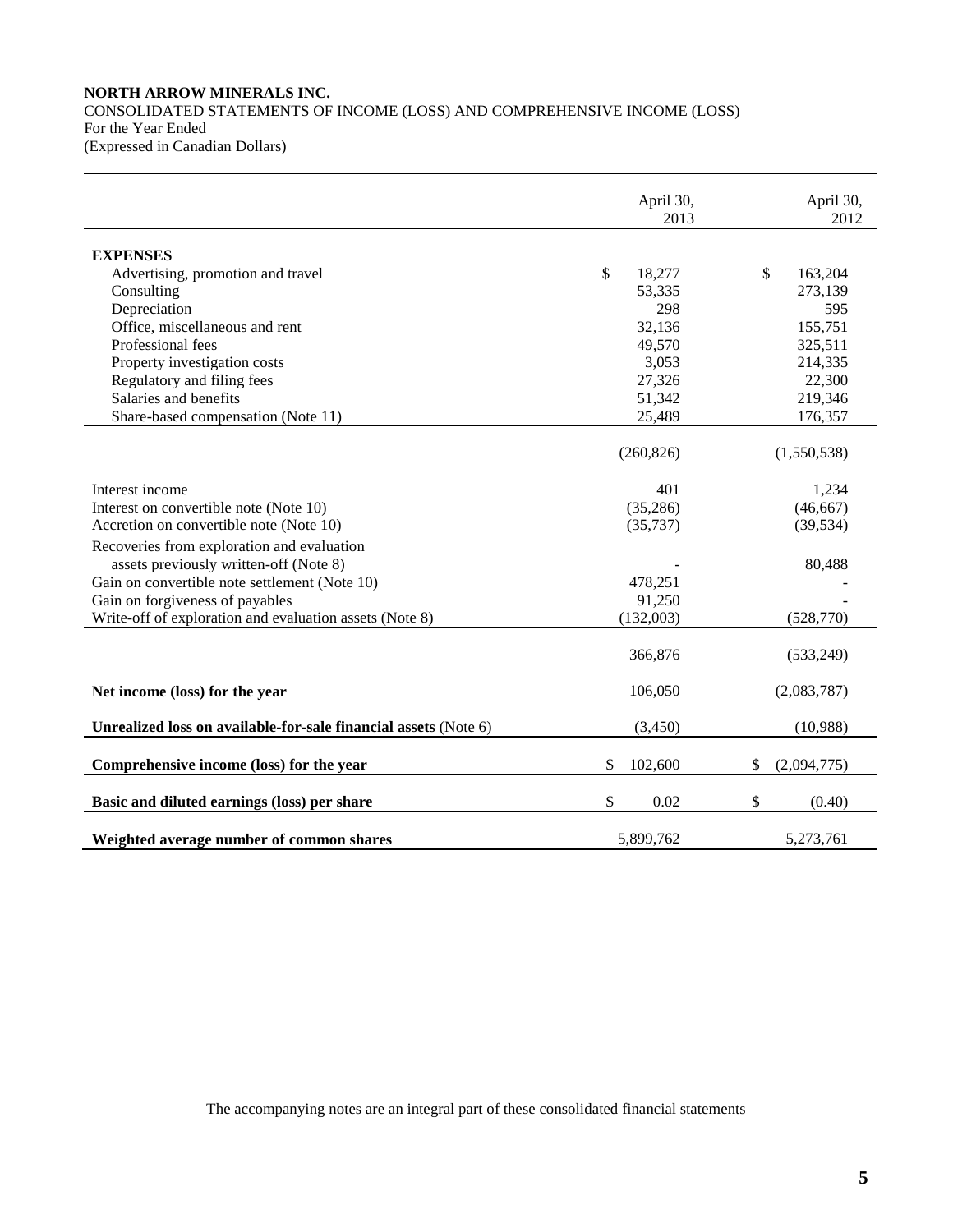# **NORTH ARROW MINERALS INC.**  CONSOLIDATED STATEMENTS OF CASH FLOWS For the Year Ended (Expressed in Canadian Dollars)

|                                                                                                       | April 30,       | April 30,         |
|-------------------------------------------------------------------------------------------------------|-----------------|-------------------|
|                                                                                                       | 2013            | 2012              |
|                                                                                                       |                 |                   |
| CASH FLOWS FROM OPERATING ACTIVITIES                                                                  |                 |                   |
| Net income (loss) for the year                                                                        | \$<br>106,050   | \$<br>(2,083,787) |
| Items not involving cash:                                                                             |                 |                   |
| Depreciation                                                                                          | 298             | 595               |
| Share-based compensation                                                                              | 25,489          | 176,357           |
| Write-off of exploration and evaluation assets                                                        | 132,003         | 528,770           |
| Interest on convertible note                                                                          | 35,286          | 46,667            |
| Accretion on convertible note                                                                         | 35,737          | 39,534            |
| Gain on convertible note settlement                                                                   | (478, 251)      |                   |
| Gain on forgiveness of payables                                                                       | (91,250)        |                   |
| Changes in non-cash working capital items:                                                            |                 |                   |
| Decrease in receivables                                                                               | 14,933          | 13,004            |
| Decrease in prepaid expenses                                                                          |                 | 32,267            |
| Increase (decrease) in accounts payable and accrued liabilities                                       | 29,589          | (16,692)          |
| Increase in due to related parties                                                                    | 82,938          | 60,860            |
|                                                                                                       |                 |                   |
|                                                                                                       | (107, 178)      | (1,202,425)       |
| <b>CASH FLOWS FROM INVESTING ACTIVITIES</b><br>Expenditures on exploration and evaluation assets, net | (30,005)        | (422, 217)        |
|                                                                                                       |                 |                   |
| <b>CASH FLOWS FROM FINANCING ACTIVITIES</b>                                                           |                 |                   |
| Proceeds from issuance of convertible note                                                            |                 | 1,000,000         |
| Proceeds from issuance of shares                                                                      | 3,000,000       |                   |
| Share issuance costs                                                                                  | (16,380)        |                   |
|                                                                                                       |                 |                   |
|                                                                                                       |                 |                   |
|                                                                                                       | 2,983,620       | 1,000,000         |
| Change in cash during the year                                                                        | 2,846,437       | (624, 642)        |
| Cash, beginning of year                                                                               | 47,318          | 671,960           |
|                                                                                                       |                 |                   |
| Cash, end of year                                                                                     | \$<br>2,893,755 | \$<br>47,318      |
| Cash paid during the year for interest                                                                | \$              | \$                |

**Supplemental disclosure with respect to cash flows (Note 14)**

The accompanying notes are an integral part of these consolidated financial statements.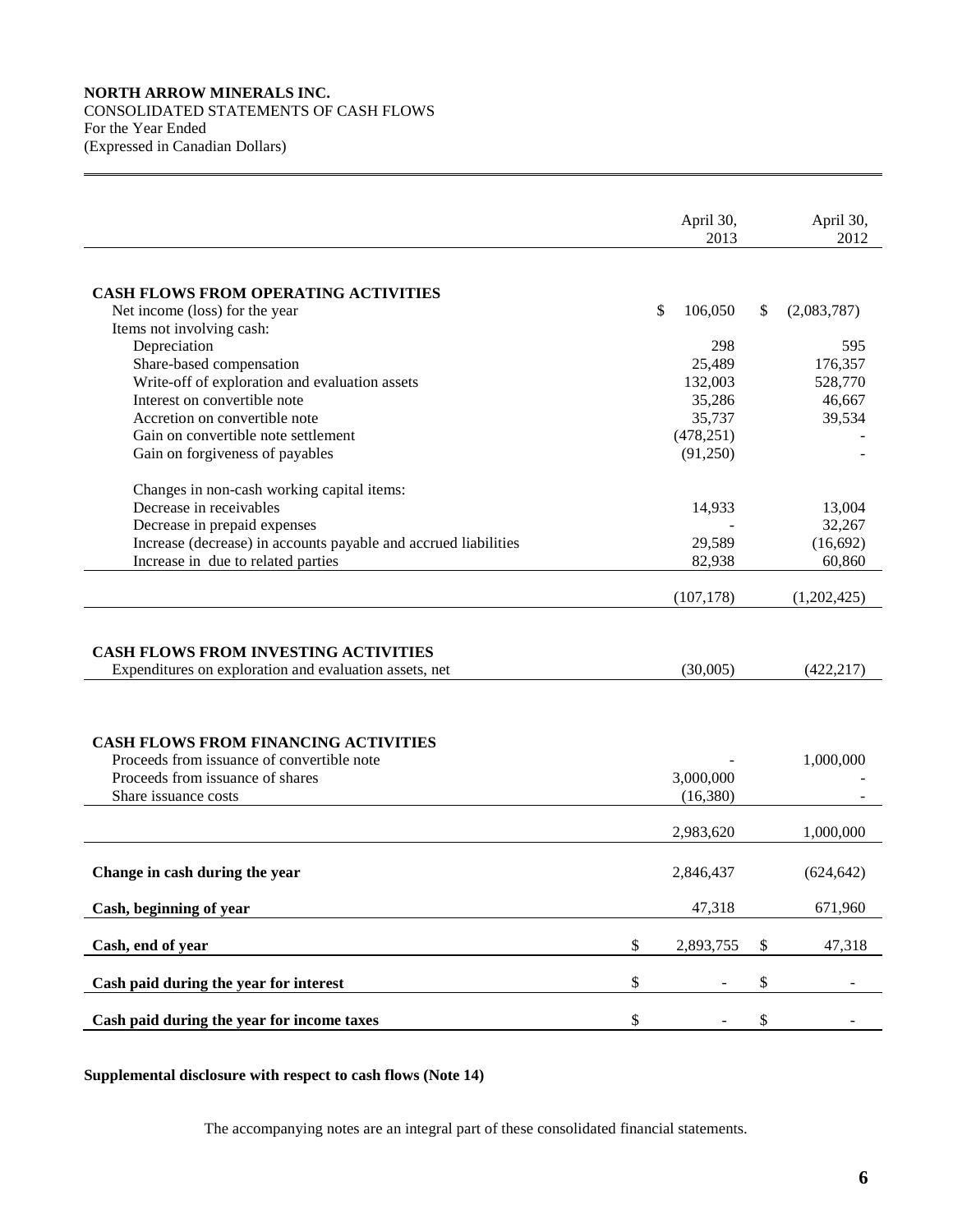# **NORTH ARROW MINERALS INC.**  CONSOLIDATED STATEMENTS OF CHANGES IN EQUITY APRIL 30, 2013

(Expressed in Canadian Dollars)

 $\overline{a}$ 

|                                                           |                |                          | Share-based   | Investment               | Equity<br>component of |                          |              |
|-----------------------------------------------------------|----------------|--------------------------|---------------|--------------------------|------------------------|--------------------------|--------------|
|                                                           | Number of      |                          | payment       | revaluation              | convertible            |                          |              |
|                                                           | <b>Shares</b>  | Capital Stock            | reserve       | reserve                  | note                   | Deficit                  | Total        |
| Balance, April 30, 2011                                   | 5,265,831      | \$10,947,436             | \$<br>736,389 | \$                       | \$                     | \$(10,154,778)           | \$1,529,047  |
| Shares issued for<br>exploration and evaluation<br>assets | 10,000         | 18,000                   |               |                          |                        |                          | 18,000       |
| Share-based compensation                                  |                |                          | 176,357       |                          |                        |                          | 176,357      |
| Issuance of convertible<br>note – equity component        |                |                          |               |                          | 137,996                |                          | 137,996      |
| Loss for year                                             |                |                          |               |                          |                        | (2,083,787)              | (2,083,787)  |
| Investment loss                                           |                |                          |               | (10,988)                 |                        |                          | (10,988)     |
| Balance, April 30, 2012                                   | 5,275,831      | \$10,965,436             | 912,746<br>\$ | \$<br>(10,988)           | 137,996<br>\$          | \$(12, 238, 565)         | \$ (233,375) |
| Share-based compensation                                  |                |                          | 25,489        | $\overline{\phantom{a}}$ |                        | $\overline{a}$           | 25,489       |
| Shares for settlement of<br>convertible debt              | 2,163,910      | 540,977                  |               |                          |                        |                          | 540,977      |
| Private placement                                         | 20,000,000     | 2,983,620                |               |                          |                        |                          | 2,983,620    |
| Shares issued for<br>exploration and evaluation<br>assets | 1,000,000      | 235,000                  |               |                          |                        | $\overline{\phantom{0}}$ | 235,000      |
| Settlement of convertible<br>note - equity component      |                | 137,996                  |               |                          | (137,996)              |                          |              |
| Net income                                                | $\overline{a}$ | $\overline{\phantom{a}}$ |               |                          |                        | 106,050                  | 106,050      |
| Investment loss                                           |                |                          |               | (3,450)                  |                        |                          | (3,450)      |
| Balance, April 30, 2013                                   | 28,439,741     | \$14,863,029             | 938,235<br>\$ | (14, 438)<br>\$          | \$<br>٠                | \$(12,132,515)           | \$3,654,311  |

The accompanying notes are an integral part of these consolidated financial statements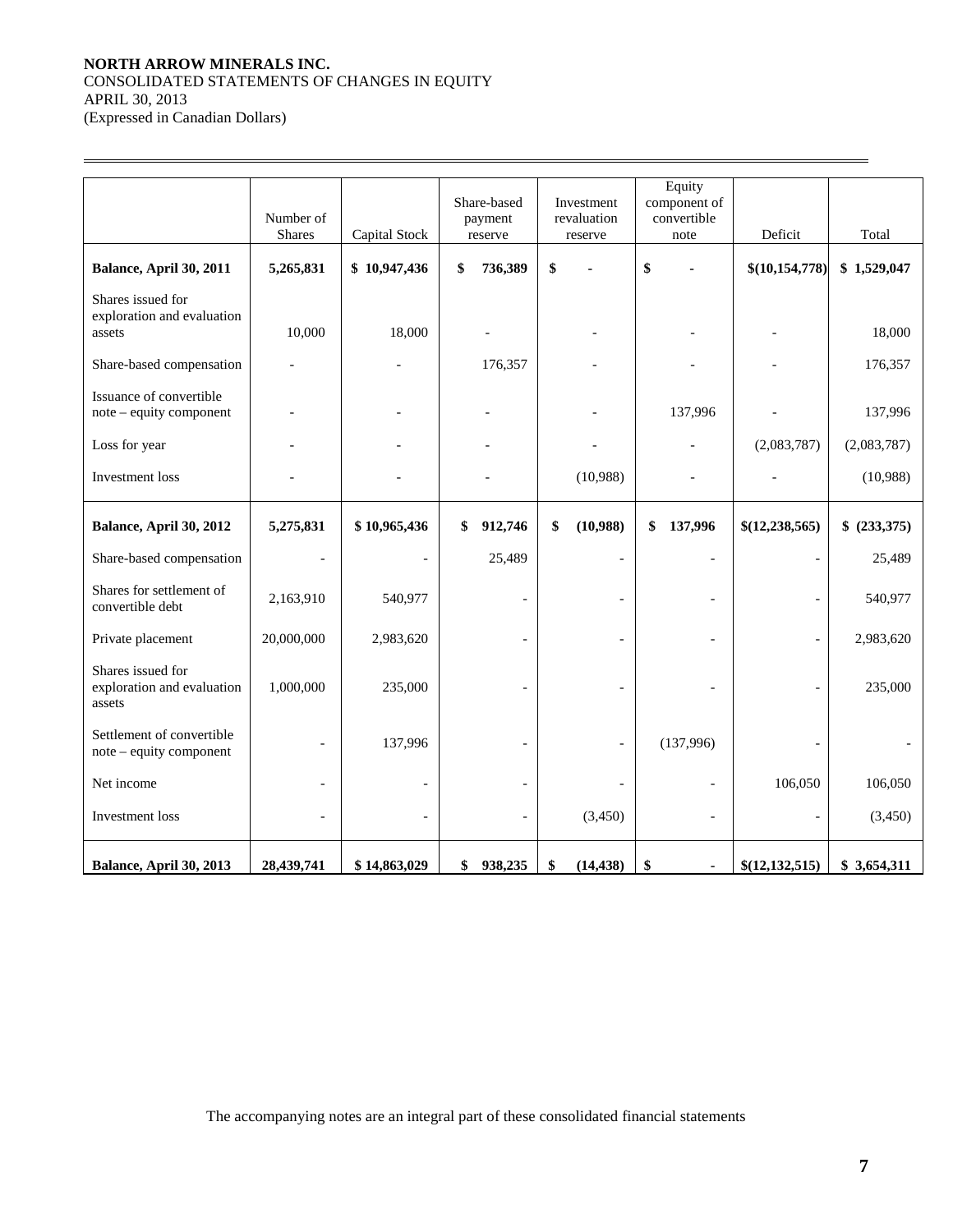# **1. NATURE AND CONTINUANCE OF OPERATIONS**

 $\overline{a}$ 

North Arrow Minerals Inc. (the "Company") is incorporated federally under the laws of the Canada Business Corporations Act ("CBCA").

The consolidated financial statements of the Company are presented in Canadian dollars, which is the functional currency of the Company.The Company trades on the TSX Venture Exchange (TSXV – NAR) and its registered office address is Ste. #860-625 Howe Street, Vancouver, BC, Canada V6C 2T6.

 The Company's principal business activity is the acquisition and exploration of exploration and evaluation assets. To date, the Company has not generated significant revenues from operations and is considered to be in the exploration stage.

The Company is in the process of acquiring and exploring its exploration and evaluation assets and has not yet determined whether these properties contain reserves that are economically recoverable. These financial statements have been prepared on the assumption that the Company will continue in operation for the foreseeable future and will be able to realize assets and discharge liabilities in the normal course of operations. At April 30, 2013, the Company has a deficit of \$12,132,515, no current source of revenue and will require additional funding to meet its planned activities for the upcoming fiscal year. The Company's continuation as a going concern is dependent on the successful results from its mineral property exploration activities and its ability to raise equity capital or borrowings sufficient to meet current and future obligations. There can be no assurances that management's plans for the Company will be successful. These material uncertainties may cast significant doubt upon the Company's ability to continue as a going concern. These financial statements do not include any adjustments to the recoverability and classification of assets and liabilities that might be necessary, should the Company be unable to continue as a going concern.

As a result of the ten for one share consolidation completed during the year (Note 11), current and comparative share information has been retrospectively restated.

# **2. BASIS OF PRESENTATION**

#### **Statement of Compliance.**

These consolidated financial statements have been prepared in accordance with International Financial Reporting Standards ("IFRS") as issued by the International Accounting Standards Board ("IASB") and interpretations of the International Financial Reporting Interpretations Committee ("IFRIC"). These financial statements are presented in Canadian dollars unless otherwise noted.

#### **Principles of Consolidation**

These consolidated financial statements include the accounts of the Company and its wholly-owned inactive subsidiary Compania Minera North Arrow Chile Limitada ("Minera"). All inter-company transactions and balances have been eliminated upon consolidation.

# *Significant accounting judgments, estimates and assumptions*

The preparation of financial statements in conformity with IFRS requires management to make certain estimates, judgments and assumptions that affect the reported amounts of assets and liabilities at the date of the financial statements and the reported revenues and expenses during this period.

Although management uses historical experiences and its best knowledge of the amount, events or actions to form the basis for judgments and estimates, actual results may differ from these estimates.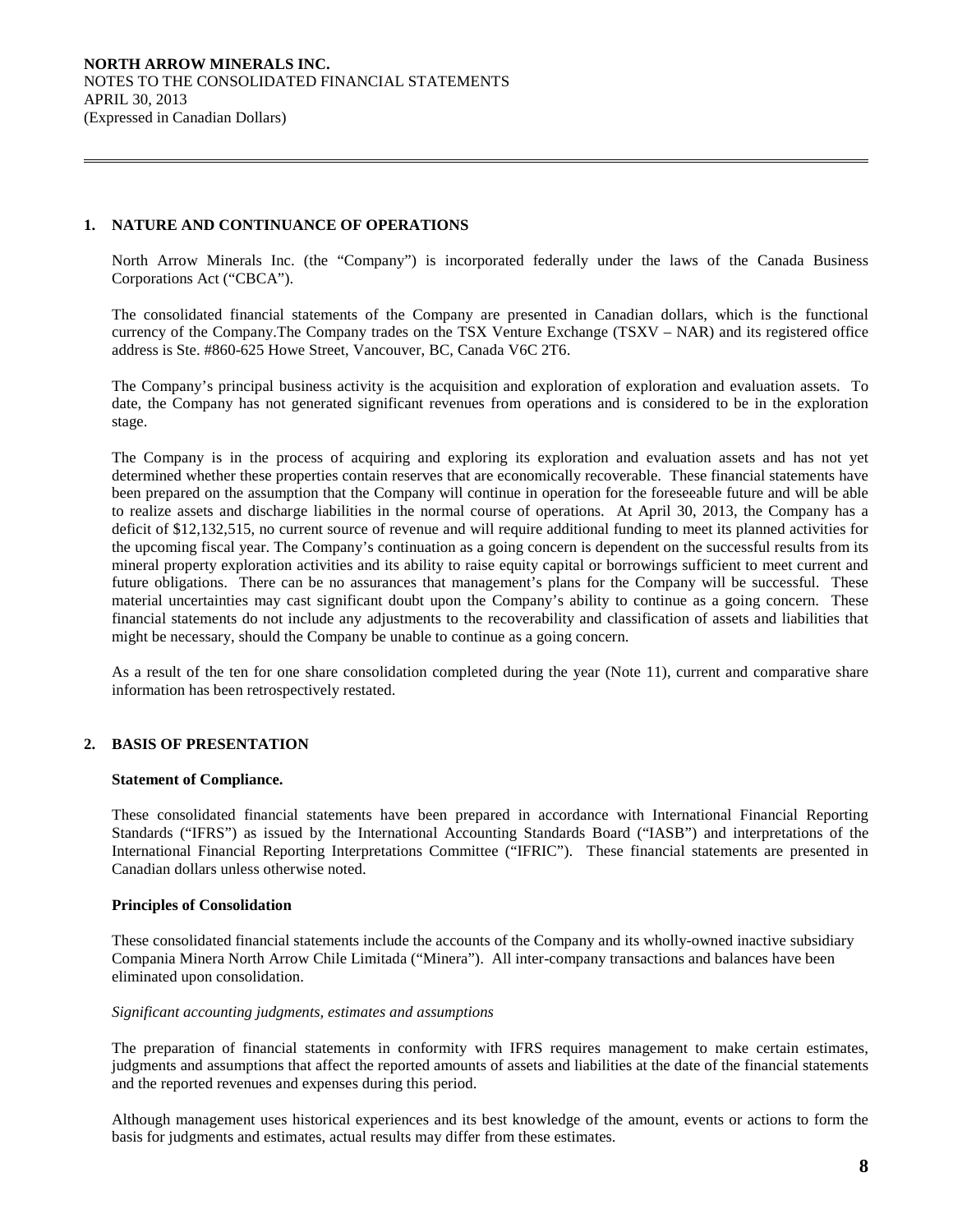# **2. BASIS OF PRESENTATION - continued**

 $\overline{a}$ 

#### *Significant accounting judgments, estimates and assumptions -* continued

The most significant accounts that require estimates as the basis for determining the stated amounts include the recoverability of mineral properties, valuation of share-based payments, and valuation of deferred tax amounts.

Critical judgments exercised in applying accounting policies that have the most significant effect on the amounts recognized in the consolidated financial statements are as follows:

*(i) Economic recoverability and probability of future benefits of exploration and evaluation costs.* 

 Management has determined that exploration, evaluation and related costs incurred which were capitalized may have future economic benefits and may be economically recoverable. Management uses several criteria in its assessments of economic recoverability and probability of future economic benefits including geologic and other technical information, history of conversion of mineral deposits with similar characteristics to its own properties to proven and probable mineral reserves, the quality and capacity of existing infrastructure facilities, evaluation of permitting and environmental issues and local support for the project.

*(ii) Valuation of share-based payments* 

The Company uses the Black-Scholes Option Pricing Model for valuation of share-based payments. Option pricing models require the input of subjective assumptions including expected price volatility, interest rates and forfeiture rate. Changes in the input assumptions can materially affect the fair value estimate and Company's earnings and equity reserves.

(iii) *Income taxes*

In assessing the probability of realizing income tax assets, management makes estimates related to expectations of future taxable income, applicable tax opportunities, expected timing of reversals of existing temporary differences and the likelihood that tax positions taken will be sustained upon examination by applicable tax authorities. In making its assessments, management gives additional weight to positive and negative evidence that can be objectively verified.

#### **3. SIGNIFICANT ACCOUNTING POLICIES**

#### **a) Foreign currencies**

 The functional currency is the currency of the primary economic environment in which the entity operates. The functional currency of both the Company and its subsidiary is the Canadian Dollar. The functional currency determinations were conducted through an analysis of the consideration factors identified in IAS 21, The Effects of Changes in Foreign Exchange Rates ("IAS 21").

 Any transactions in currencies other than the functional currency have been translated to the Canadian dollar in accordance with IAS 21. Transactions in currencies other than the functional currency are recorded at the rates of exchange prevailing on dates of transactions. At the end of each reporting period, monetary assets and liabilities that are denominated in foreign currencies are translated at the rates prevailing at that date. Non-monetary assets and liabilities carried at fair value that are denominated in foreign currencies are translated at rates prevailing at the date when the fair value was determined. All gains and losses on translation of these foreign currency transactions are included in the statements of comprehensive loss. Non-monetary items that are measured in terms of historical cost in a foreign currency are not retranslated.

The Company's presentation currency is the Canadian dollar ("\$").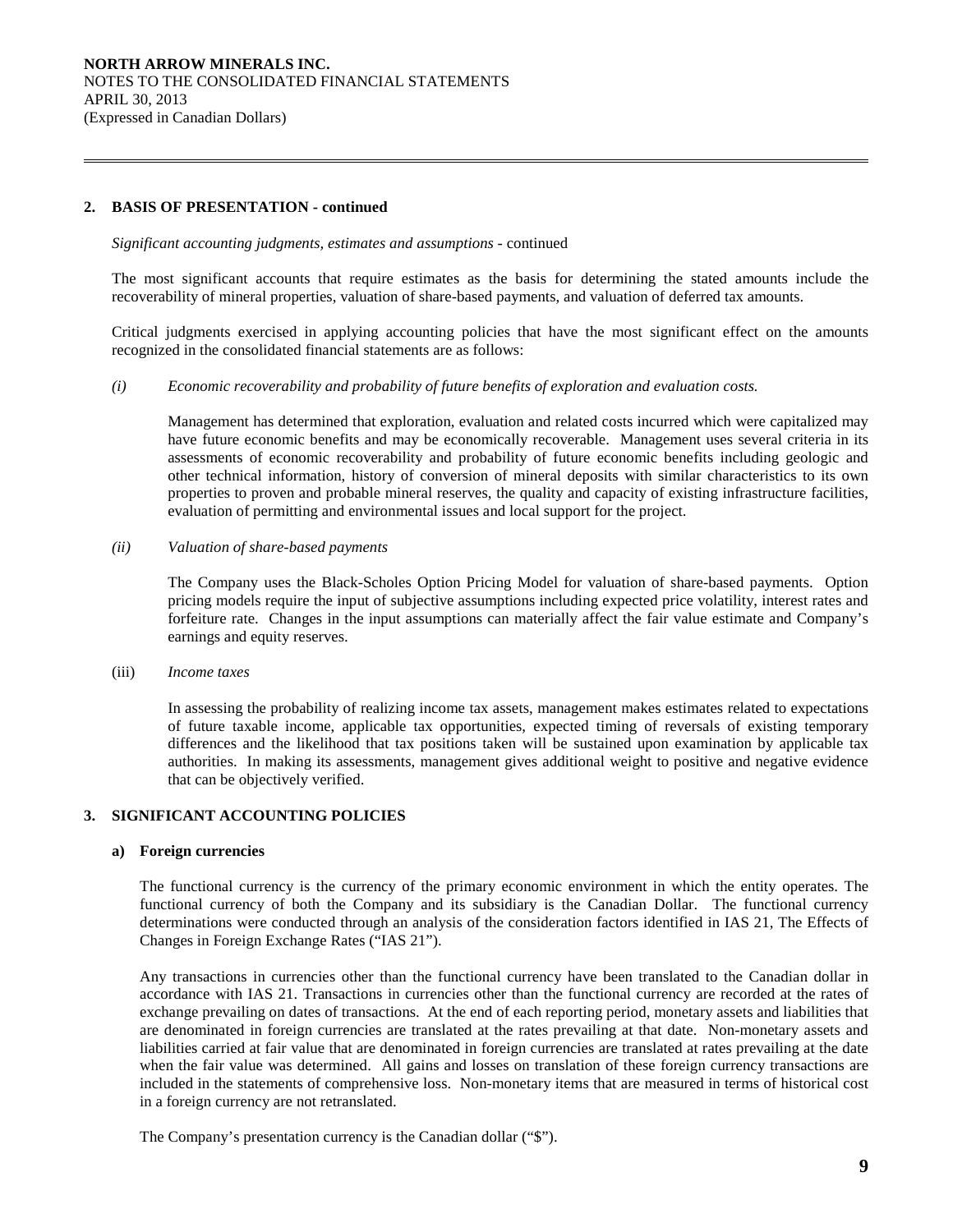# **3. SIGNIFICANT ACCOUNTING POLICIES - continued**

#### **b) Loss per share**

 $\overline{a}$ 

 Basic earnings (loss) per share is computed by dividing earnings (loss) available to common shareholders by the weighted average number of common shares outstanding during the year. The computation of diluted earnings (loss) per share assumes the conversion, exercise or contingent issuance of securities only when such conversion, exercise or issuance would have a dilutive effect on the earnings (loss) per share. The calculation proved to be antidilutive for fiscal 2013 and 2012.

#### **c) Share-based compensation**

 The Company grants stock options to buy common shares of the Company to directors, officers, employees and service providers. The board of directors grants such options for periods of up to five years, with vesting periods determined at its sole discretion and at prices equal to or greater than the closing market price on the day preceding the date the options were granted. An individual is classified as an employee when the individual is an employee for legal or tax purposes (direct employee) or provides services similar to those performed by a direct employee.

 The fair value of options granted to employees is measured at grant date, using the Black-Scholes option pricing model, and is recognized over the period during which the share purchase options vest. The fair value of the share purchase options granted is measured taking into account the terms and conditions upon which the share purchase options were granted. Share-based payments to non-employees are measured at the fair value of goods or services received or the fair value of the equity instrument issued, if it is determined the fair value of the goods or services cannot be reliably measured, and are recorded at the date the goods or services are received. At each financial position reporting date, the amount recognized as an expense is adjusted to reflect the actual number of share purchase options that are expected to vest.

#### **d) Equipment**

Equipment is stated at cost less accumulated depreciation and any impairment in value.

 The initial cost of an asset is comprised of its purchase price and any directly attributable costs in bringing the asset to its working condition and location for its intended use. Expenditures incurred after the asset has been put into operation, such as repairs, maintenance and overhaul costs, are normally recognized as expense in the period the costs are incurred. In situations where it can be clearly demonstrated that the expenditures have improved the condition of the asset beyond the originally assessed standard of performance, the expenditures are capitalized as an additional cost of equipment.

Assets are depreciated at the following rates:

Computer equipment 30% declining balance

 The remaining useful lives, residual values and depreciation method are reviewed and adjusted, if appropriate, at financial year-end to ensure that the periods and method of depreciation are consistent with the expected pattern of economic benefits from the items of equipment.

 The carrying values of equipment are reviewed for impairment at the end of each reporting period or when events or changes in circumstances indicate that the carrying value may not be recoverable.

 An item of equipment is derecognized when either it has been disposed or when it is permanently withdrawn from use and no future economic benefits are expected from its use or disposal. Any gains or losses arising on the retirement and disposal of an item of equipment are included in the statement of loss and comprehensive loss in the period of retirement or disposal.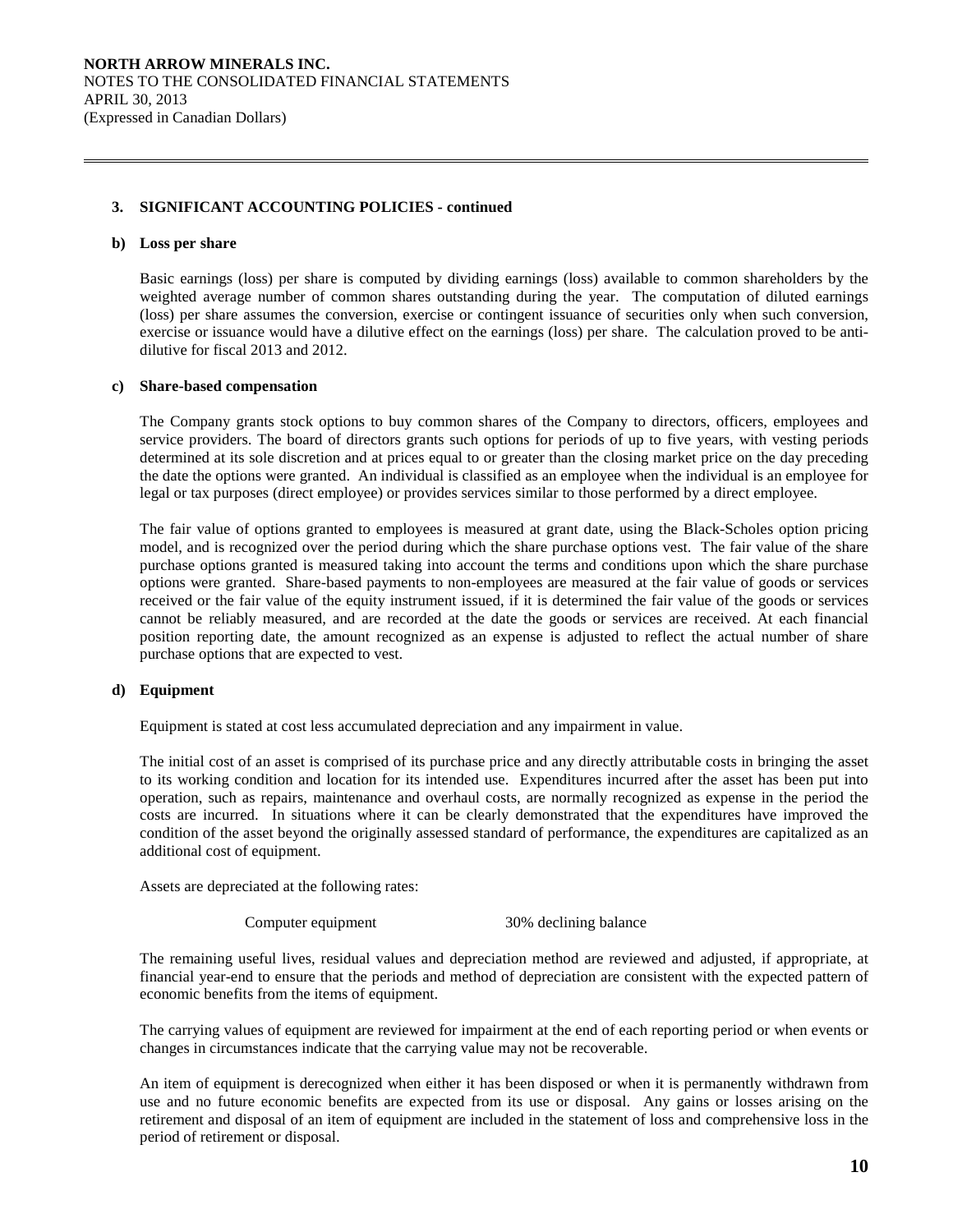# **3. SIGNIFICANT ACCOUNTING POLICIES- continued**

#### **e) Exploration and evaluation assets**

 $\overline{a}$ 

 Costs directly related to the acquisition, exploration and evaluation of mineral properties are capitalized once the legal rights to explore the properties have been obtained. When it is determined that such costs will be recouped through successful development and exploitation, expenditures are transferred to tangible assets and depreciated over the expected productive life of the asset. Costs for a producing prospect are amortized on a unit-of-production method based on the estimated life of the ore reserves, while costs for the prospects abandoned are written off.

 Impairment reviews for deferred exploration and evaluation costs are carried out on a project by project basis, with each project representing a single cash generating unit. An impairment review is undertaken at the end of each reporting period or when indicators of impairment arise but typically when one or more of the following circumstances apply:

- Unexpected geological occurrences that render the resource uneconomic;
- Title to the asset is compromised;
- Fluctuations in metal prices that render the project uneconomic;
- Variation in the currency of operations; and
- Threat to political stability in the country of operation.

 From time to time, the Company may acquire or dispose of properties pursuant to the terms of option agreements. Due to the fact that options are exercisable entirely at the discretion of the optionee, the amounts payable or receivable are not recorded. Option payments are recorded as exploration and evaluation assets or recoveries when the payments are made or received.

 The recoverability of the amounts capitalized for the undeveloped resource properties is dependent upon the determination of economically recoverable ore reserves, confirmation of the Company's interest in the underlying mineral claims, the ability to farm out its resource properties, the ability to obtain the necessary financing to complete their development and future profitable production or proceeds from the disposition thereof.

 Title to resource properties involves certain inherent risks due to the difficulties of determining the validity of certain claims as well as the potential for problems arising from the frequently ambiguous conveyancing history characteristic of many resource properties. The Company has investigated title to all of its resource properties and, to the best of its knowledge, title to all of its properties are in good standing.

# **f) Impairment**

 At the end of each reporting period the carrying amounts of the Company's assets are reviewed to determine whether there is any indication that those assets are impaired. If any such indication exists, the recoverable amount of the asset is estimated in order to determine the extent of the impairment, if any. The recoverable amount is the higher of fair value less costs to sell and value in use. Fair value is determined as the amount that would be obtained from the sale of the asset in an arm's length transaction between knowledgeable and willing parties. In assessing value in use, the estimated future cash flows are discounted to their present value using a pre-tax discount rate that reflects current market assessments of the time value of money and the risks specific to the asset. If the recoverable amount of an asset is estimated to be less than its carrying amount, the carrying amount of the asset is reduced to its recoverable amount and the impairment loss is recognized in the statement of loss for the period. For an asset that does not generate independent cash inflows, the recoverable amount is determined for the cash generating unit to which the asset belongs.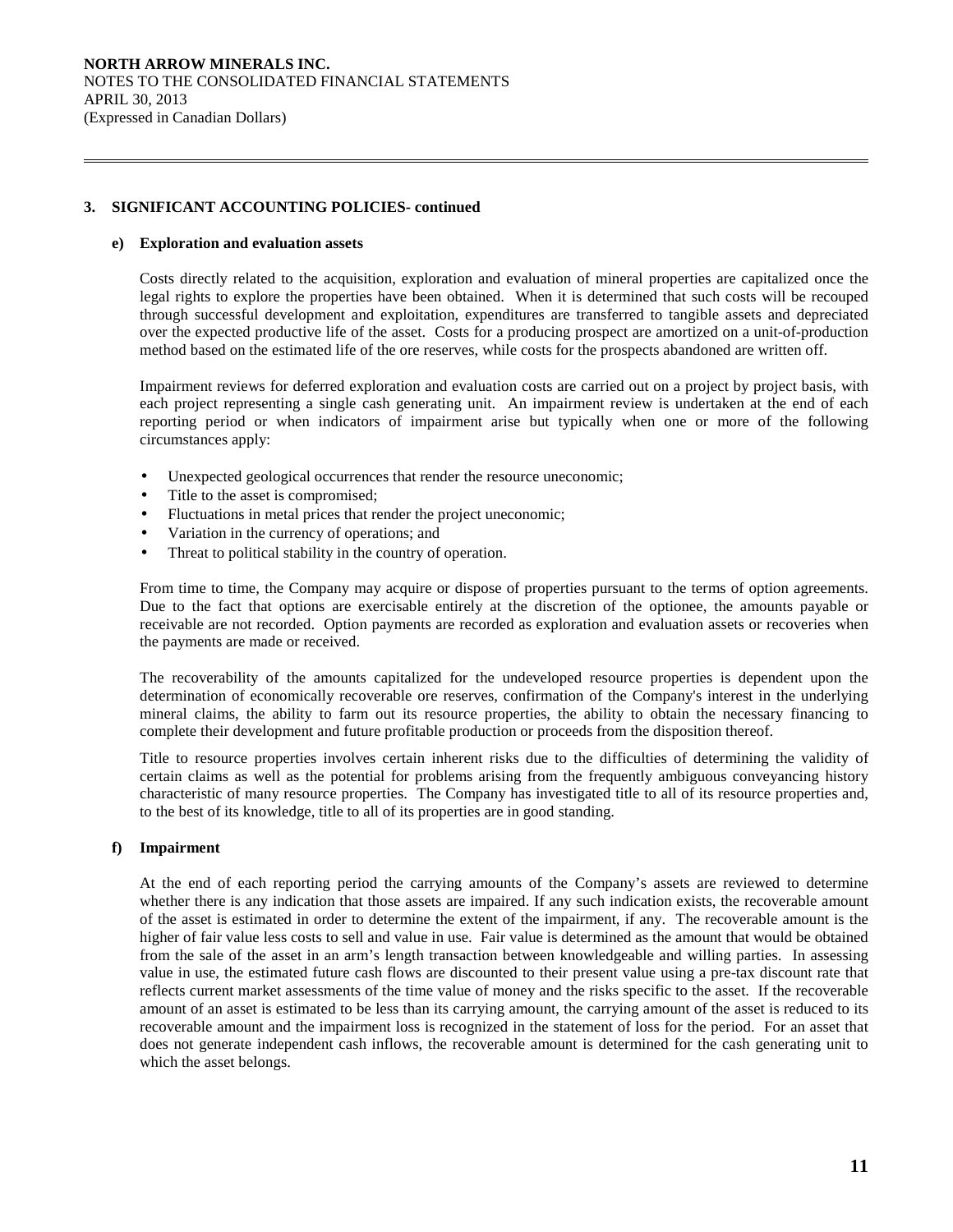# **3. SIGNIFICANT ACCOUNTING POLICIES- continued**

#### **f) Impairment – continued**

 $\overline{a}$ 

 Where an impairment loss subsequently reverses, the carrying amount of the asset (or cash generating unit) is increased to the revised estimate of its recoverable amount, but to an amount that does not exceed the carrying amount that would have been determined had no impairment loss been recognized for the asset (or cash generating unit) in prior years. A reversal of an impairment loss is recognized immediately in profit or loss.

# **g) Marketable securities**

Marketable securities are measured at fair value and consist of shares listed on the TSX Venture Exchange.

#### **h) Financial instruments**

#### *Financial assets*

Financial assets are classified into one of the following categories:

- fair value through profit or loss ("FVTPL");
- available for sale ("AFS");
- held-to-maturity ("HTM"); and,
- loans and receivables.

The classification is determined at initial recognition and depends on the nature and purpose of the financial asset.

#### *(i) FVTPL financial assets*

Financial assets are classified as FVTPL when the financial asset is held for trading or it is designated as FVTPL.

A financial asset is classified as held for trading if:

- it has been acquired principally for the purpose of selling in the near future;
- it is a part of an identified portfolio of financial asset that the Company manages and has an actual pattern of short-term profit-taking; or
- it is a derivative that is not designated and effective as a hedging instrument.

 Financial assets classified as FVTPL are stated at fair value with any resultant gain or loss recognized in profit or loss. The net gain or loss recognized incorporates any dividend or interest earned on the financial asset.

The Company has classified cash as FVTPL.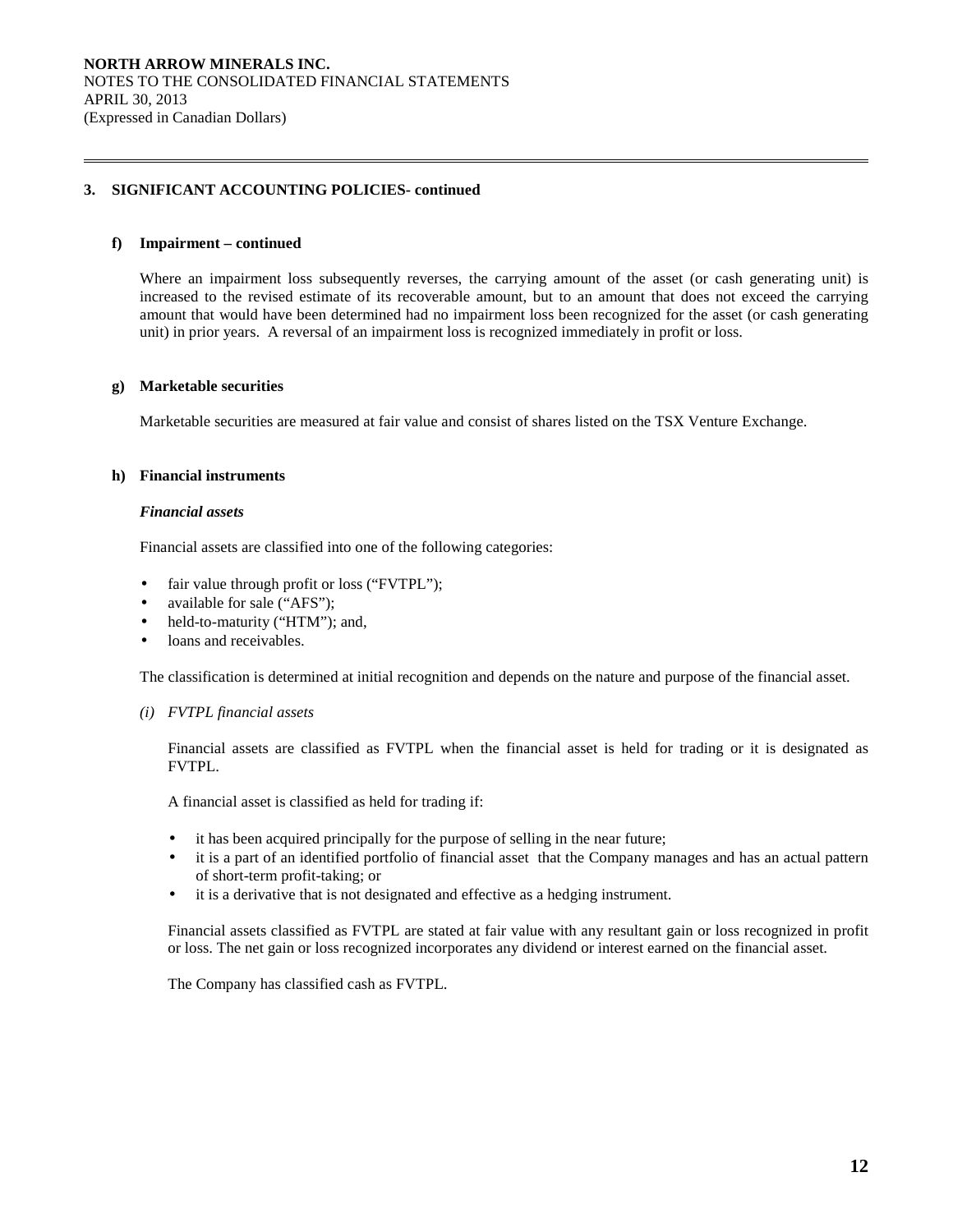# **3. SIGNIFICANT ACCOUNTING POLICIES - continued**

#### **h) Financial instruments- continued**

 $\overline{a}$ 

#### *Financial assets* **- continued**

#### *(ii) AFS financial assets*

 Investments held by the Company that are classified as AFS are stated at fair value. Gains and losses arising from changes in fair value are recognized directly in accumulated other comprehensive income. Interest calculated using the effective interest method and foreign exchange gains and losses on monetary assets, are recognized directly in profit or loss rather than equity. When an investment is disposed of or is determined to be impaired, the cumulative gain or loss previously recognized in accumulated other comprehensive income is included in the statement of loss for the period.

 The fair value of AFS monetary assets denominated in a foreign currency is translated at the spot rate at the statement of financial position date. The change in fair value attributable to translation differences due to a change in amortized cost of the asset is recognized in profit or loss, while all other changes are recognized in equity.

The Company has classified marketable securities as AFS financial assets.

#### *(iii) HTM investments*

 HTM investments are recognized on a trade-date basis and are initially measured at fair value, including transaction costs.

# *(iv) Loans and receivables*

 Trade receivables, loans, and other receivables that have fixed or determinable payments that are not quoted in an active market are classified as loans and receivables.

 Loans and receivables are initially recognized at the transaction value and subsequently carried at amortized cost less impairment losses. The impairment loss of receivables is based on a review of all outstanding amounts at year end. Bad debts are written off during the year in which they are identified. Interest income is recognized by applying the effective interest rate, except for short-term receivables when the recognition of interest would be immaterial.

The Company has classified receivables as loans and receivables.

#### *(v) Effective interest method*

 The effective interest method calculates the amortized cost of a financial asset and allocates interest income over the corresponding period. The effective interest rate is the rate that discounts estimated future cash receipts over the expected life of the financial instrument, or, where appropriate, a shorter period.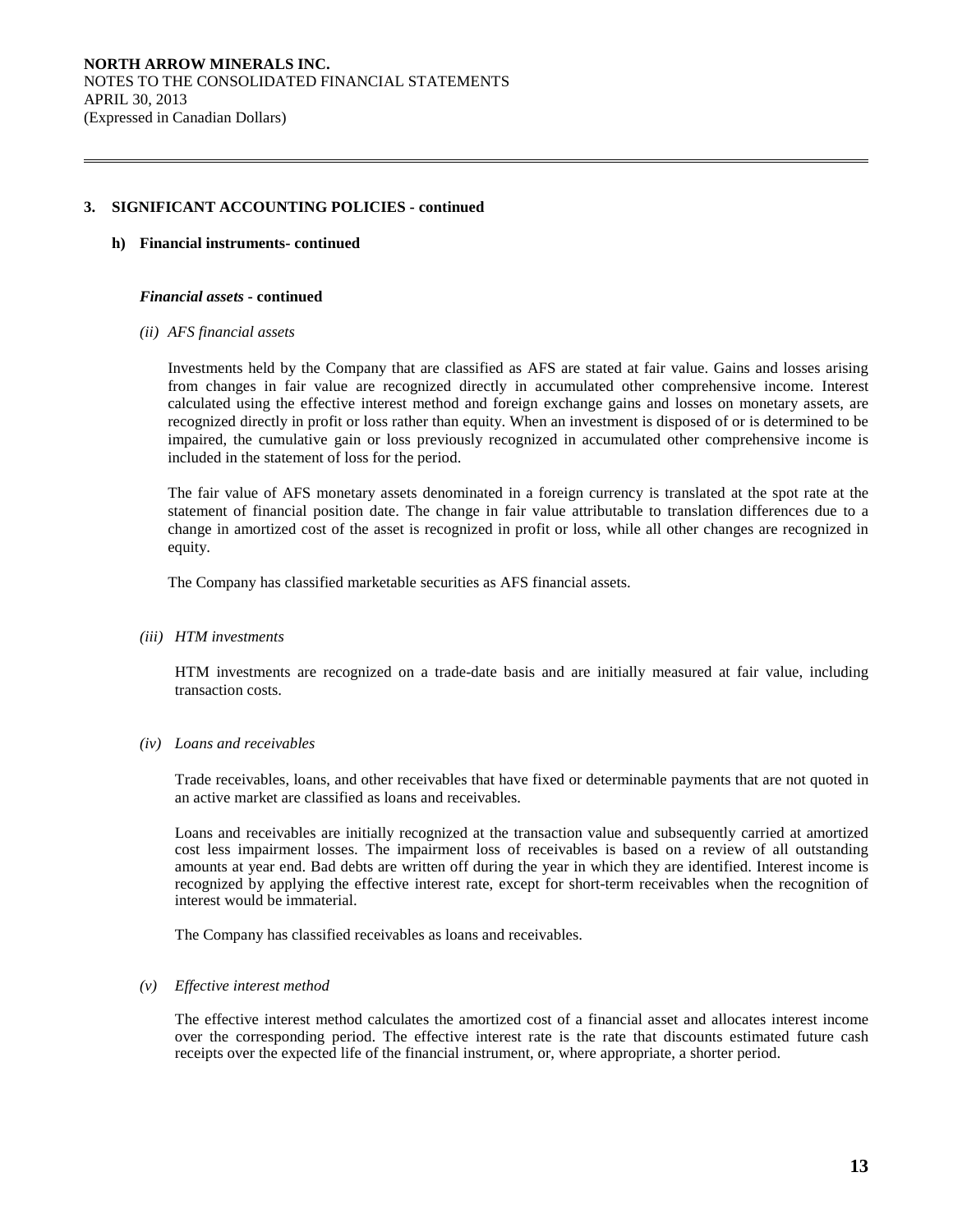# **3. SIGNIFICANT ACCOUNTING POLICIES- continued**

# **h) Financial instruments - continued**

 $\overline{a}$ 

#### *Financial assets* **- continued**

*(vi) Impairment of financial assets* 

 Financial assets, other than those at FVTPL, are assessed for indicators of impairment at each period end. Financial instruments are impaired when there is objective evidence that, as a result of one or more events that occurred after the initial recognition of the financial instrument, the estimated future cash flows of the investment have been impacted. Objective evidence of impairment could include the following:

- significant financial difficulty of the issuer or counterparty;
- default or delinquency in interest or principal payments; or
- it has become probable that the borrower will enter bankruptcy or financial reorganization.

For financial instruments carried at amortized cost, the amount of the impairment is the difference between the asset's carrying amount and the present value of the estimated future cash flows, discounted at the financial instrument's original effective interest rate.

The carrying amount of all financial instruments, excluding trade receivables, is directly reduced by the impairment loss. The carrying amount of trade receivables is reduced through the use of an allowance account. Changes in the carrying amount of the allowance account are recognized in profit or loss.

With the exception of AFS equity instruments, if, in a subsequent period, the amount of the impairment loss decreases and the decrease relates to an event occurring after the impairment was recognized, the previously recognized impairment loss is reversed through profit or loss. On the date of impairment reversal, the carrying amount of the financial instrument cannot exceed its amortized cost had impairment not been recognized.

#### *(vii)Derecognition of financial assets*

A financial instrument is derecognized when:

- the contractual right to the asset's cash flows expire; or
- if the Company transfers the financial instrument and all risks and rewards of ownership to another entity.

# *Financial liabilities*

Financial liabilities are classified into one of the following categories:

- fair value through profit or loss ("FVTPL"); or
- other financial liabilities;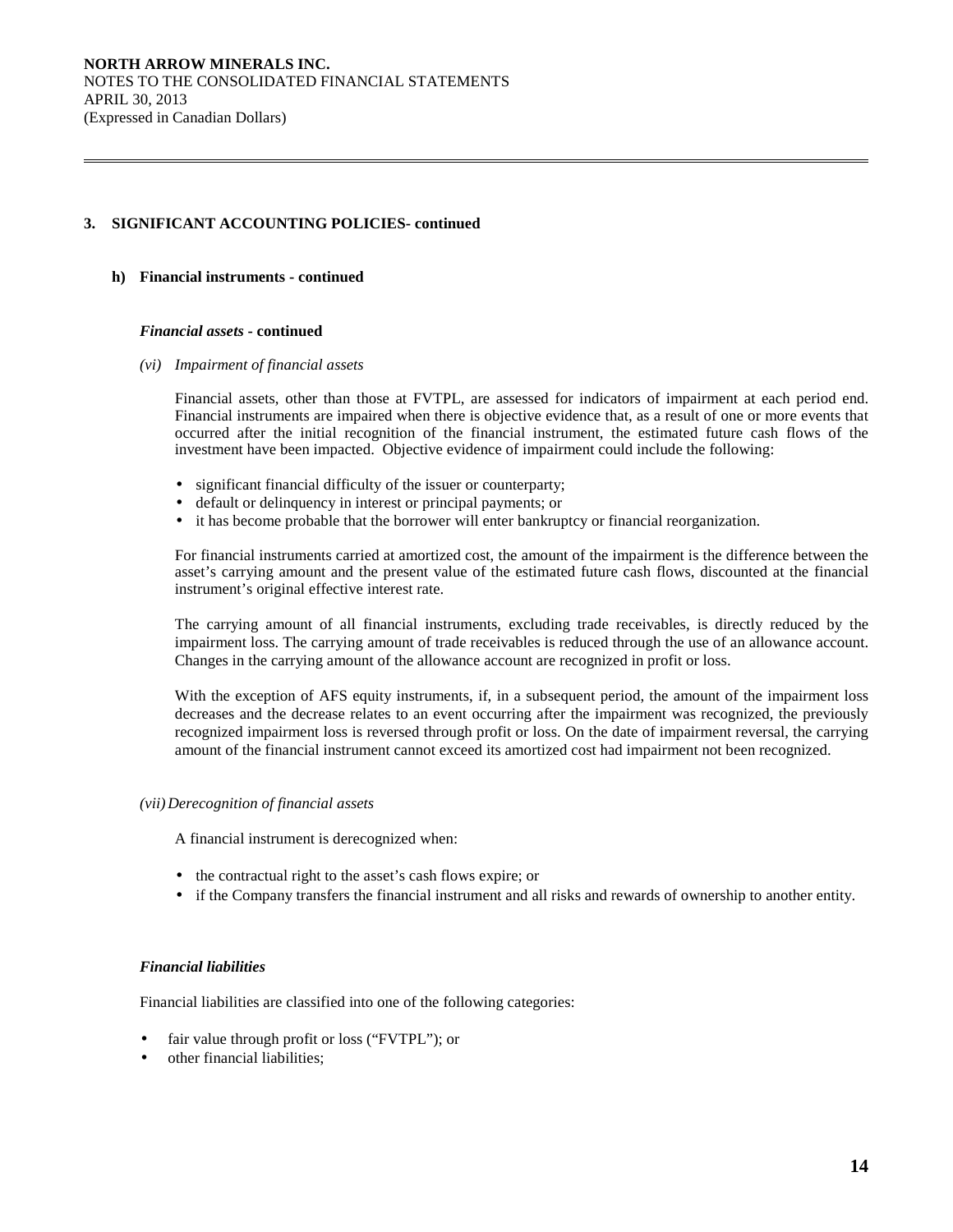# **3. SIGNIFICANT ACCOUNTING POLICIES - continued**

## **h) Financial instruments - continued**

 $\overline{a}$ 

## *Financial liabilities* **- continued**

The classification is determined at initial recognition and depends on the nature and purpose of the financial liability.

## *(i) FVTPL financial liabilities*

 This category comprises derivatives, or liabilities acquired or incurred principally for the purpose of selling or repurchasing it in the near term. They are carried in the statements of financial position at fair value with changes in fair value recognized in the statement of loss and comprehensive loss.

## *(ii) Other financial liabilities*

 This category includes amounts due to related parties and accounts payable and accrued liabilities. These are initially measured at fair value, net of transaction costs, and are subsequently measured at amortized cost using the effective interest method, with interest expense recognized on an effective yield basis.

 The Company has classified accounts payable and accrued liabilities, due to related parties and the convertible note as other financial liabilities.

# *(iii) Effective interest method*

 The effective interest method calculates the amortized cost of a financial liability and allocates interest expense over the corresponding period. The effective interest rate is the rate that discounts estimated future cash receipts over the expected life of the financial liability, or, where appropriate, a shorter period.

 Income is recognized on an effective interest basis for debt instruments other than those financial instruments classified as FVTPL.

#### *(iv) Derecognition of financial liabilities*

Financial liabilities are derecognized when the Company's obligations are discharged, cancelled or they expire.

#### **i) Income taxes**

 Income tax expense consists of current and deferred tax expense. Income tax expense is recognized in the statements of loss and comprehensive loss.

 Current tax expense is the expected tax payable on the taxable income for the year, using tax rates enacted or substantively enacted at period end, adjusted for amendments to tax payable with regards to previous years.

 Deferred tax assets and liabilities are recognized for future tax consequences attributable to differences between the financial statement carrying amounts of existing assets and liabilities and their respective tax bases. Deferred tax assets and liabilities are measured using the enacted or substantively enacted tax rates expected to apply when the asset is realized or the liability settled.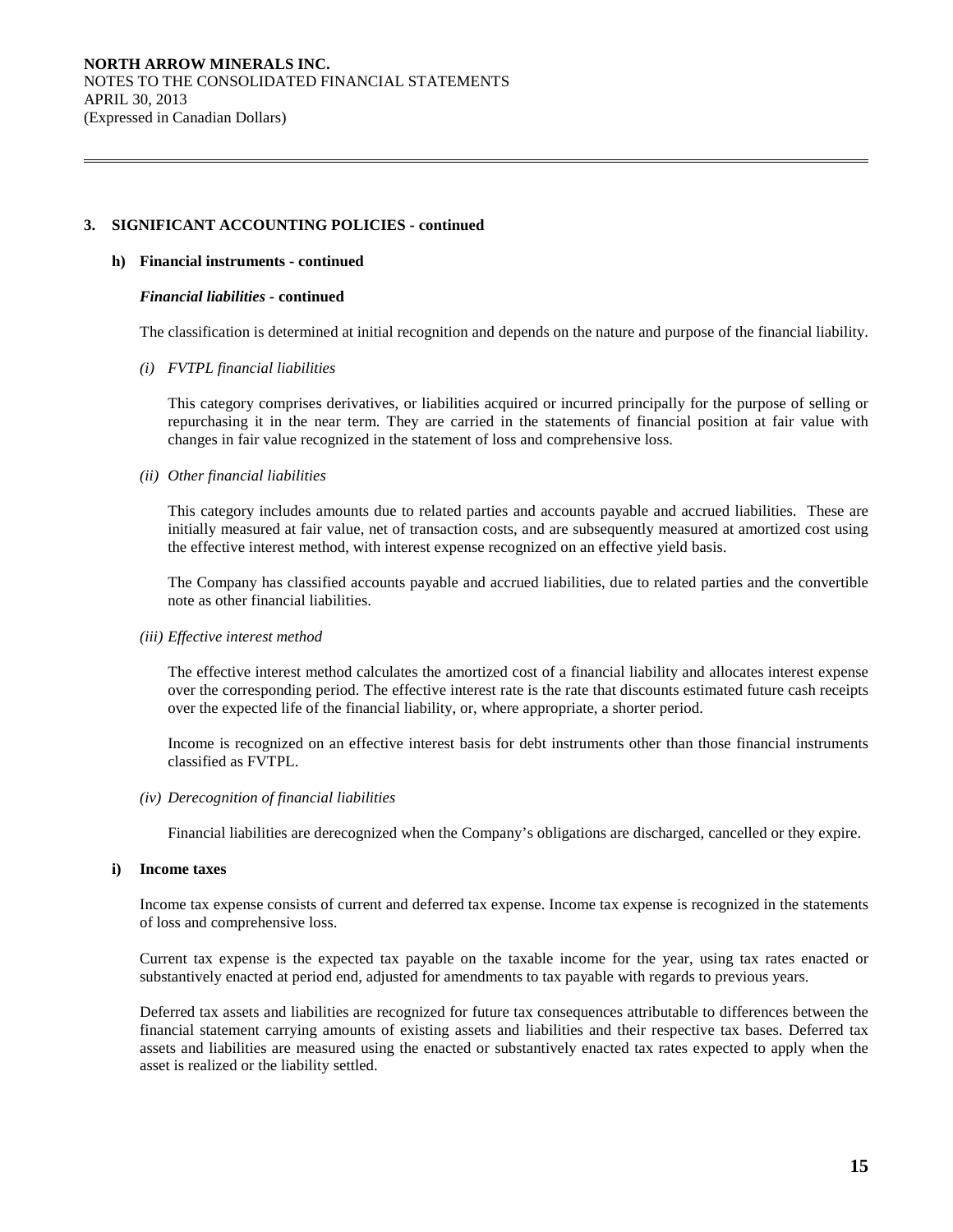# **3. SIGNIFICANT ACCOUNTING POLICIES- continued**

#### **i) Income taxes - continued**

 $\overline{a}$ 

 The effect on tax assets and liabilities of a change in tax rates is recognized in income in the period that substantive enactment occurs.

 A deferred tax asset is recognized to the extent that it is probable that future taxable profits will be available against which the asset can be utilized. To the extent that the Company does not consider it probable that a deferred tax asset will be recovered, it will not be recognized.

The following temporary differences do not result in deferred tax assets or liabilities:

- the initial recognition of assets or liabilities that do not affect accounting or taxable profit
- goodwill
- differences relating to investment in subsidiaries to the extent that they will probably not reverse in the foreseeable future.

 Deferred tax assets and liabilities are offset when there is a legally enforceable right to set off current tax assets against current tax liabilities and when they relate to income taxes levied by the same taxation authority and the Company intends to settle its current tax assets and liabilities on a net basis.

#### **j) Environmental rehabilitation**

 A legal or constructive obligation to incur restoration, rehabilitation and environmental costs arises when environmental disturbance is caused by the exploration or development of a mineral property interest. Such costs arising from the decommissioning of plant and other site preparation work, discounted to their net present value, are provided for and capitalized at the start of each project to the carrying amount of the asset, along with a corresponding liability as soon as the obligation to incur such costs arises. The timing of the actual rehabilitation expenditure is dependent on a number of factors such as the life and nature of the asset, the operating license conditions and, when applicable, the environment in which the mine operates.

 Discount rates using a pre-tax rate that reflect the time value of money are used to calculate the net present value. The rehabilitation asset is depreciated on the same basis as mining assets. The Company's estimates of reclamation costs could change as a result of changes in regulatory requirements and assumptions regarding the amount and timing of the future expenditures. These changes are recorded directly to mining assets with a corresponding entry to the rehabilitation provision. The Company's estimates are reviewed annually for changes in regulatory requirements, effects of inflation and changes in estimates.

 Changes in the net present value, excluding changes in the Company's estimates of reclamation costs, are charged to profit and loss for the period. The costs of rehabilitation projects that were included in the rehabilitation provision are recorded against the provision as incurred.

 The Company has no material restoration, rehabilitation and environmental obligations as the disturbance to date is limited.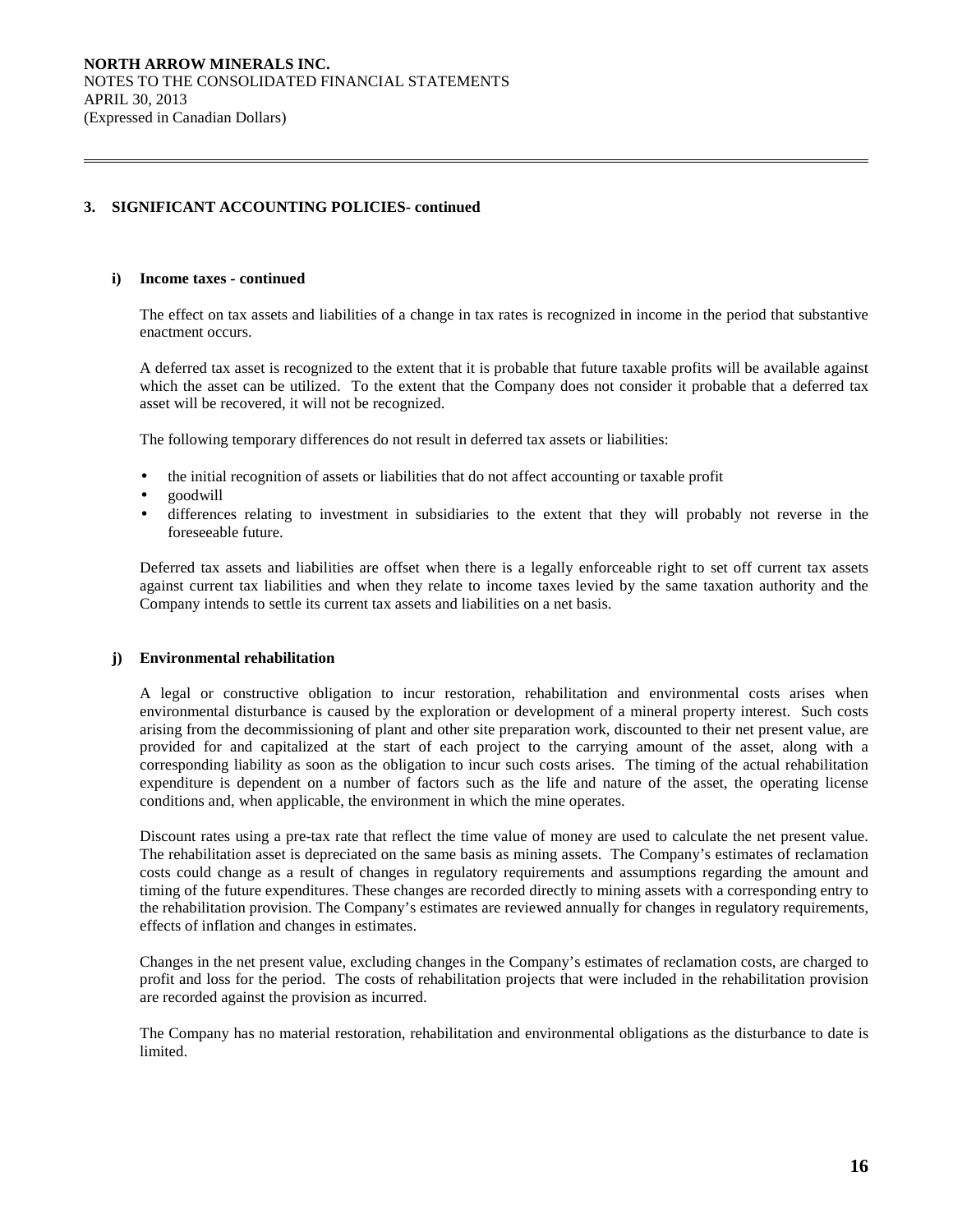# **3. SIGNIFICANT ACCOUNTING POLICIES- continued**

#### **k) Flow-through shares**

 $\overline{a}$ 

The Company can issue flow-through shares to finance exploration programs undertaken in Canada. Pursuant to the terms of the flow-through share subscription agreements, these shares transfer the tax deductibility of qualifying mineral expenditures to investors. On issuance, the Company bifurcates the flow-through share into i) a flowthrough share premium liability, equal to the estimated premium, if any, investors pay for the flow-through feature, which is recognized as a liability and ii) share capital. Upon qualifying expenses being incurred, the Company derecognizes the liability and the premium is recognized as other income.

#### **l) New standards not yet adopted**

The following new standards, amendments to standards and interpretations have been issued but are not effective during the year ended April 30, 2013:

- IFRS 9 New financial instruments standard that replaces IAS 39 for classification and measurement of financial assets<sup>(iii)</sup>
- IFRS 10 New standard to establish principles for the presentation and preparation of consolidated financial statements when an entity controls multiple entities $^{(i)}$
- IFRS 11 New standard to account for the rights and obligations in accordance with a joint agreement<sup>(i)</sup>
- IFRS 12 New standard for the disclosure of interests in other entities not within the scope of IFRS  $9/IAS$  39<sup>(i)</sup>
- IFRS 13 New standard on the measurement and disclosure of fair value<sup>(i)</sup>
- IAS 1 Amended standard on the presentation of financial statements requiring an entity to group items presented in the statement of other comprehensive income on the basis of whether they may be reclassified to profit or loss subsequent to initial recognition<sup>(ii)</sup>
- IAS 27 Amended standard that contains accounting and disclosure requirements for investments in subsidiaries, joint ventures and associates when an entity prepares separate financial statements<sup>(i)</sup>
- IAS 28 Amended standard that prescribes the accounting for investments in associates and joint ventures<sup>(i)</sup>
	- i) Effective for annual periods beginning on or after January 1, 2013
	- ii) Effective for annual periods beginning on or after July 1, 2012
	- iii) Effective for annual periods beginning on or after January 1, 2015

The Company anticipates that the application of these standards, amendments and interpretations will not have a material impact on the results and financial position of the Company.

# **4. FINANCIAL INSTRUMENTS AND RISK MANAGEMENT**

Financial instruments measured at fair value are classified into one of three levels in the fair value hierarchy according to the relative reliability of the inputs used to estimate the fair values. The three levels of the fair value hierarchy are:

- Level 1 Unadjusted quoted prices in active markets for identical assets or liabilities;
- Level 2 Inputs other than quoted prices that are observable for the asset or liability either directly or indirectly; and
- Level 3 Inputs that are not based on observable market data.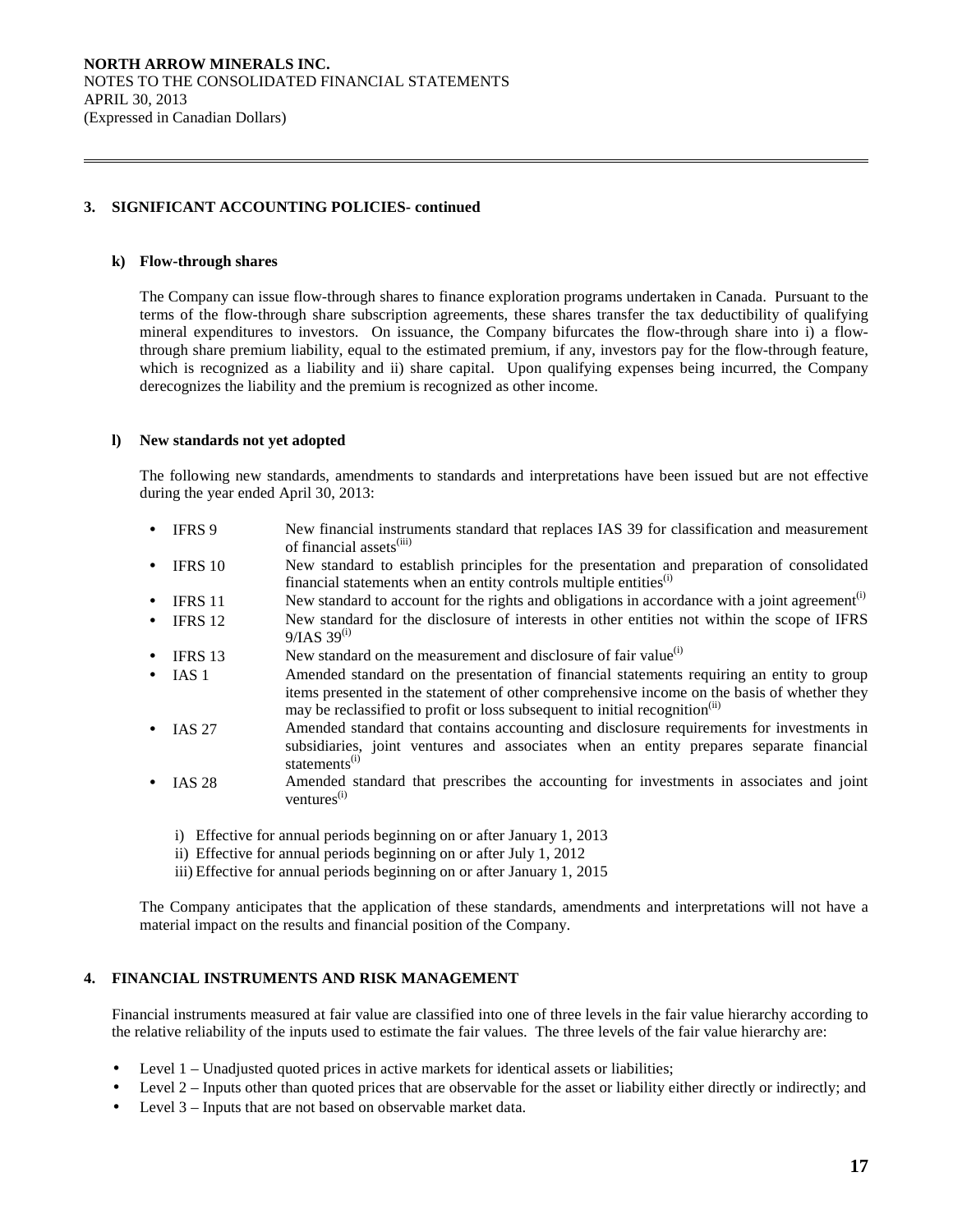# **4. FINANCIAL INSTRUMENTS AND RISK MANAGEMENT - continued**

The Company's financial instruments consist of cash, marketable securities, receivables, accounts payable and accrued liabilities and, due to related parties. Cash is carried at fair value using a level 1 fair value measurement. The carrying value of receivables, accounts payable and accrued liabilities and due to related parties approximate their fair values due to their immediate or short-term maturity. Marketable securities are recorded at fair value based on the quoted market prices in active markets at the balance sheet date, which is consistent with level 1 of the fair value hierarchy.

The Company is exposed to a variety of financial risks by virtue of its activities, including credit risk, interest rate risk, liquidity risks, foreign currency risk, and equity market risk. The Company's objective with respect to risk management is to minimize potential adverse effects on the Company's financial performance. The Board of Directors provides direction and guidance to management with respect to risk management. Management is responsible for establishing controls and procedures to ensure that financial risks are mitigated to acceptable levels.

## *Credit risk*

 $\overline{a}$ 

Credit risk is the risk of financial loss to the Company if a counter-party to a financial instrument fails to meet its contractual obligations. The Company manages credit risk by investing its excess cash in short-term investments with investment grade ratings, issued by a Canadian chartered bank. The Company's receivables consist primarily of sales tax receivables due from the federal government and receivables from companies with which the Company has exploration agreements or options. The maximum exposure to credit risk at the reporting date is the carrying value of the Company's receivables and cash.

#### *Interest rate risk*

Interest rate risk is the risk that the fair value or future cash flows of a financial instrument will fluctuate because of changes in market interest rates. Financial assets and liabilities with variable interest rates expose the Company to interest rate risk with respect to its cash flow. It is management's opinion that the Company is not exposed to significant interest rate risk.

# *Liquidity risk*

Liquidity risk is the risk that the Company will not be able to meet its obligations as they become due. The Company's ability to continue as a going concern is dependent on management's ability to raise the funds required through future equity financings, asset sales or exploration option agreements, or a combination thereof. The Company has no regular cash flow from its operating activities. The Company manages its liquidity risk by forecasting cash flow requirements for its planned exploration and corporate activities and anticipating investing and financing activities. Management and the Board of Directors are actively involved in the review, planning and approval of annual budgets and significant expenditures and commitments. Failure to realize additional funding could cast significant doubt on the Company's ability to continue as a going concern. As at April 30, 2013, the Company had cash of \$2,893,755 (2012 - \$47,318) available to settle current liabilities of \$334,810 (2012- \$176,744).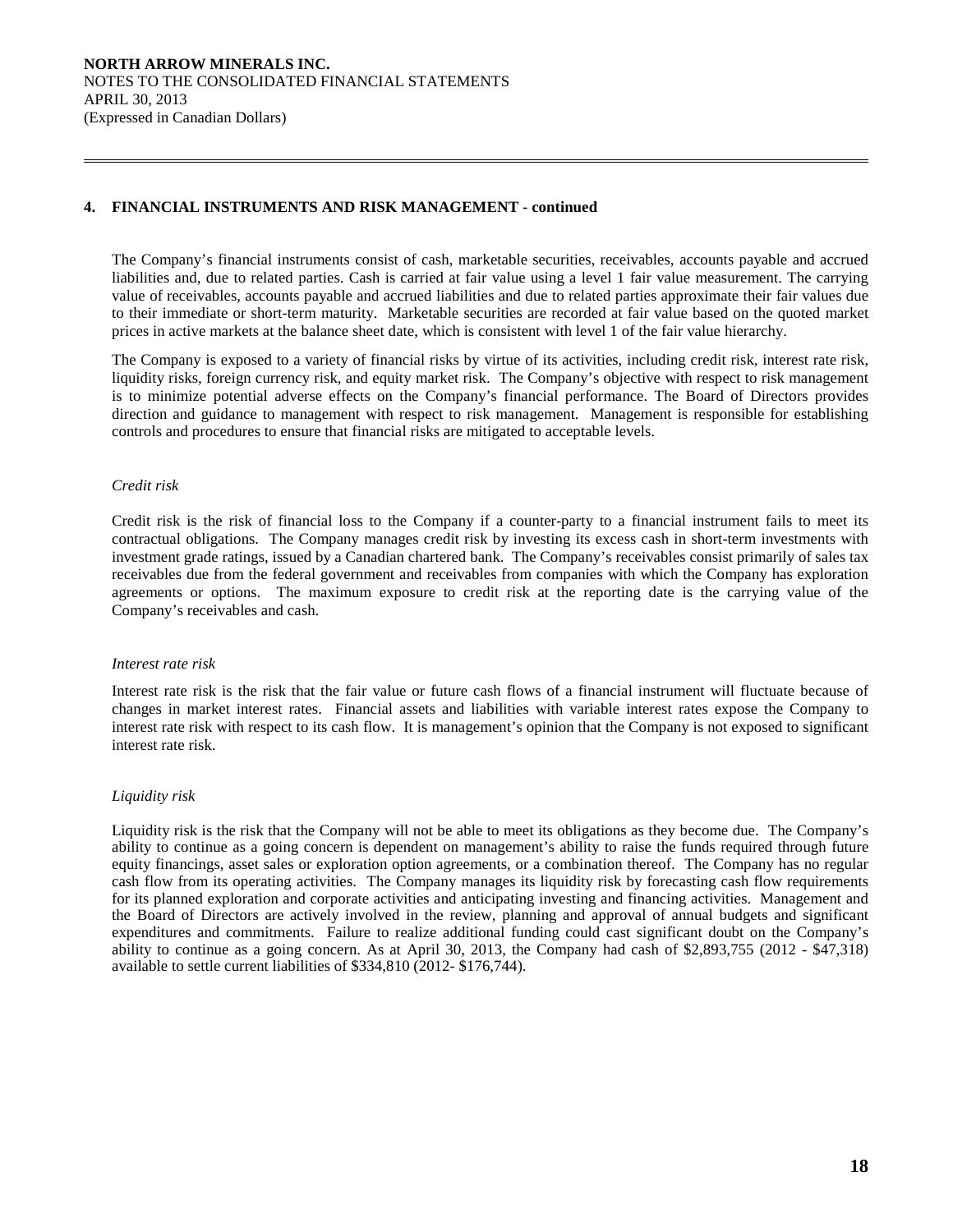# **4. FINANCIAL INSTRUMENTS AND RISK MANAGEMENT - continued**

#### *Foreign currency risk*

 $\overline{a}$ 

 The Company has exposure to foreign currency risk through its exploration activities outside of Canada, however, the majority of its assets and liabilities are denominated in Canadian dollars. The Company's exploration activities and any related land tenure expense outside Canada could make it subject to foreign currency fluctuations, which may affect the Company's financial position and cash flows. During the year ended April 30, 2012, the Company wound up its operations in the United States and South America and is presently not subject to significant foreign currency risk.

## *Equity market risk*

The Company is exposed to equity price risk arising from its marketable securities, which are classified as available-forsale. The Company plans to sell its marketable securities as market conditions permit, or as is required to finance the Company's operations from time-to-time.

# **5. RECEIVABLES**

|                                                    | <b>April 30, 2013</b> | April 30, 2012   |
|----------------------------------------------------|-----------------------|------------------|
| HST/GST receivables<br>Trade and other receivables | 22,678<br>2,258       | 19,470<br>22,043 |
|                                                    |                       |                  |
|                                                    | 24,936                | 41,513           |

# **6. MARKETABLE SECURITIES**

During the year ended April 30, 2012, the Company received 15,000 (75,000 pre-consolidation) common shares of a TSX-V listed company in exchange for certain exploration data.

|                                                   | <b>April 30, 2013</b> |                   |               |          | April 30, 2012 |         |
|---------------------------------------------------|-----------------------|-------------------|---------------|----------|----------------|---------|
|                                                   |                       |                   | Fair          |          |                | Fair    |
|                                                   |                       | <b>Unrealized</b> | <b>Market</b> |          | Unrealized     | Market  |
|                                                   | Cost                  | Loss              | Value         | Cost     | Loss           | Value   |
| Common shares of a company listed<br>on the TSX-V | 15,488                | \$(14,438)        | \$1,050       | \$15,488 | \$(10,988)     | \$4,500 |

# **7. EQUIPMENT**

|                                  |                          | <b>Accumulated</b>  | <b>Net Book</b> |
|----------------------------------|--------------------------|---------------------|-----------------|
| <b>Computer Equipment</b>        | Cost                     | <b>Depreciation</b> | Value           |
| Balance at May 1, 2011           | \$6.474                  | 4,889               | \$1,585         |
| Depreciation                     | -                        | 595                 | (595)           |
| Balance at April 30, 2012        | 6.474                    | 5,484               | 990             |
| Depreciation                     | $\overline{\phantom{0}}$ | 298                 | (298)           |
| <b>Balance at April 30, 2013</b> | \$6,474                  | 5.782               | 692             |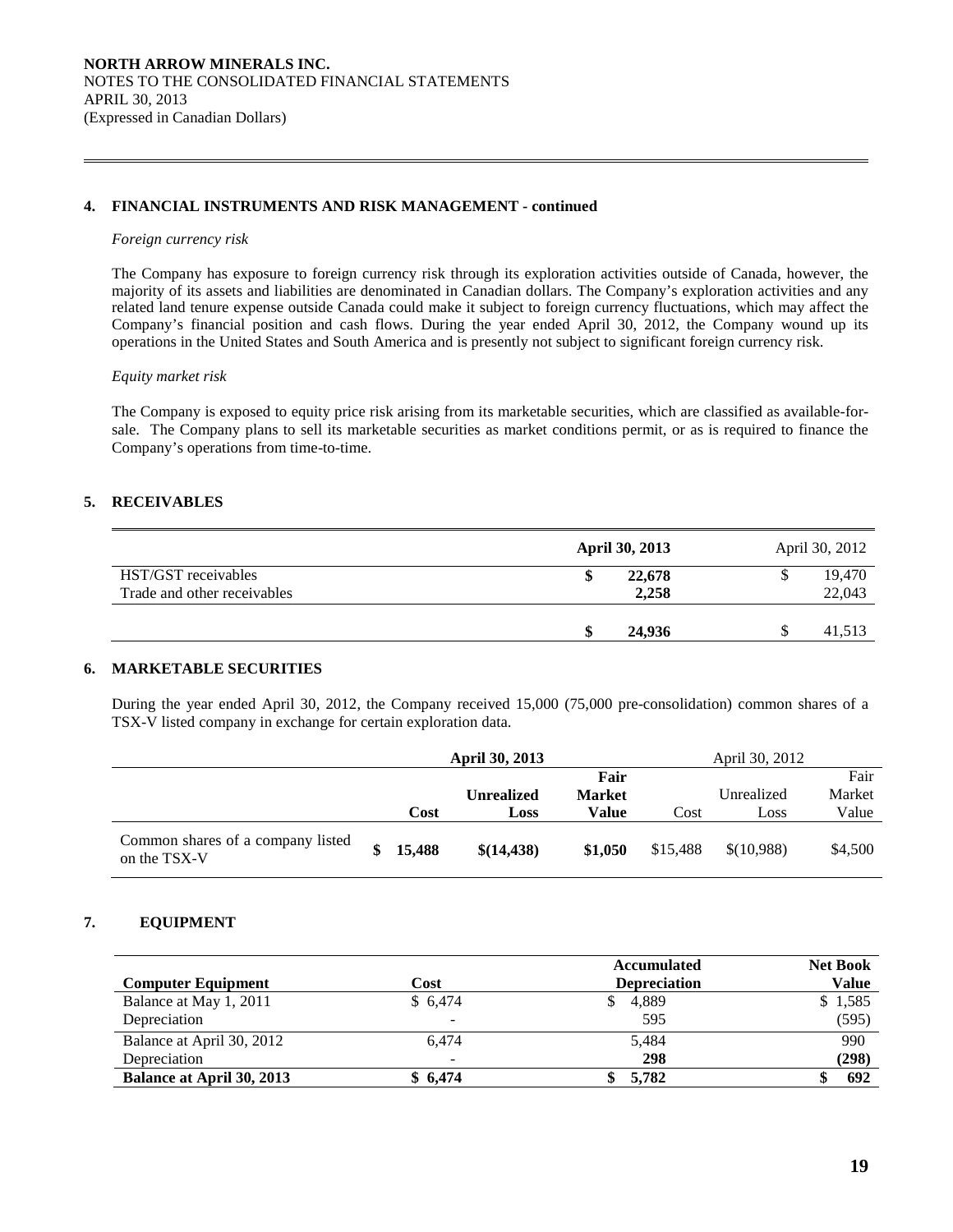# **8. EXPLORATION AND EVALUATION ASSETS**

 $\overline{a}$ 

|                                        | April 30, 2012 |               | Expended<br>During<br>the Year |    | Write-offs<br>During the<br>Year |   | <b>April 30, 2013</b> |
|----------------------------------------|----------------|---------------|--------------------------------|----|----------------------------------|---|-----------------------|
| Gold and Base Metal Properties, Canada |                |               |                                |    |                                  |   |                       |
| <b>Exploration costs</b>               | \$<br>58,381   | <sup>\$</sup> | 3,285                          | \$ | (37, 277)                        |   | 24,389                |
| Acquisition costs                      | 153,036        |               | 15,777                         |    | (87,769)                         |   | 81,044                |
| Geological and assays                  | 5,796          |               |                                |    | (5,338)                          |   | 458                   |
| Office and salaries                    | 22,323         |               |                                |    | (1,619)                          |   | 20,704                |
|                                        | 239,536        |               | 19,062                         |    | (132,003)                        |   | 126,595               |
| Diamond Properties, Canada             |                |               |                                |    |                                  |   |                       |
| <b>Exploration costs</b>               | 234,702        |               | 123,611                        |    |                                  |   | 358,313               |
| Acquisition costs                      | 42,918         |               | 260,765                        |    |                                  |   | 303,683               |
| Geological and assays                  | 153,489        |               |                                |    |                                  |   | 153,489               |
| Office and salaries                    | 126,608        |               |                                |    |                                  |   | 126,608               |
|                                        | 557,717        |               | 384,376                        |    |                                  |   | 942,093               |
| <b>TOTAL</b>                           | \$<br>797,253  | \$            | 403,438                        | S  | (132,003)                        | S | 1,068,688             |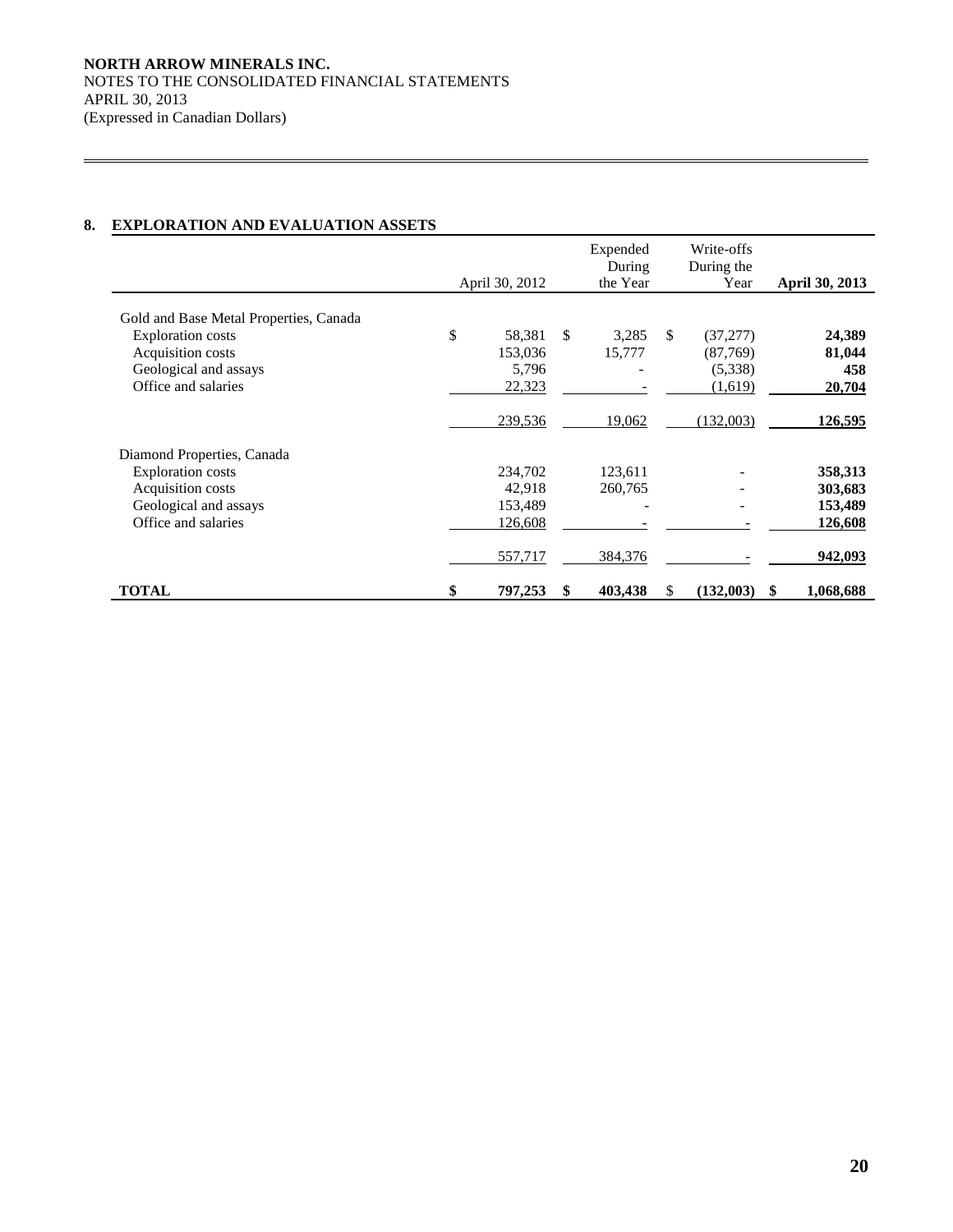$\overline{a}$ 

# **8. EXPLORATION AND EVALUATION ASSETS- continued**

|                                                                                                                                         | April 30,<br>2011                          | Expended<br>During<br>the Year           | Write-offs<br>During the<br>Year                    |              | April 30, 2012                       |
|-----------------------------------------------------------------------------------------------------------------------------------------|--------------------------------------------|------------------------------------------|-----------------------------------------------------|--------------|--------------------------------------|
| Gold and Base Metal Properties, Canada<br><b>Exploration costs</b><br>Acquisition costs<br>Geological and assays<br>Office and salaries | \$<br>22,994<br>136,283<br>6,561<br>20,489 | \$<br>48,018<br>51,116<br>4,348<br>4,949 | \$<br>(12, 631)<br>(34, 363)<br>(5,113)<br>(3, 115) | $\mathbb{S}$ | 58,381<br>153,036<br>5,796<br>22,323 |
|                                                                                                                                         | 186,327                                    | 108,431                                  | (55, 222)                                           |              | 239,536                              |
| Lithium Properties, Canada<br><b>Exploration</b> costs<br>Acquisition costs<br>Geological and assays<br>Office and salaries             | 39,708<br>14,666<br>11,464<br>9,973        | 16,647<br>248<br>211<br>2,631            | (56, 355)<br>(14, 914)<br>(11,675)<br>(12,604)      |              |                                      |
| Lithium Property, USA                                                                                                                   | 75,811                                     | 19,737                                   | (95, 548)                                           |              |                                      |
| <b>Exploration</b> costs<br>Acquisition costs<br>Geological and assays                                                                  |                                            | 7,598<br>1,548                           | (7,598)<br>(1,548)                                  |              |                                      |
| Office and salaries                                                                                                                     |                                            | 1,168                                    | (1, 168)                                            |              |                                      |
| Diamond Properties, Canada                                                                                                              |                                            | 10,314                                   | (10, 314)                                           |              |                                      |
| <b>Exploration costs</b><br>Acquisition costs                                                                                           | 252,487<br>22,364                          | 320,162<br>24,467                        | (337, 947)<br>(3,913)                               |              | 234,702<br>42,918                    |
| Geological and assays<br>Office and salaries                                                                                            | 153,264<br>129,642                         | 225<br>22,792                            | (25, 826)                                           |              | 153,489<br>126,608                   |
|                                                                                                                                         | 557,757                                    | 367,646                                  | (367, 686)                                          |              | 557,717                              |
| <b>TOTAL</b>                                                                                                                            | \$<br>819,895                              | \$<br>506,128                            | \$<br>(528, 770)                                    | \$           | 797,253                              |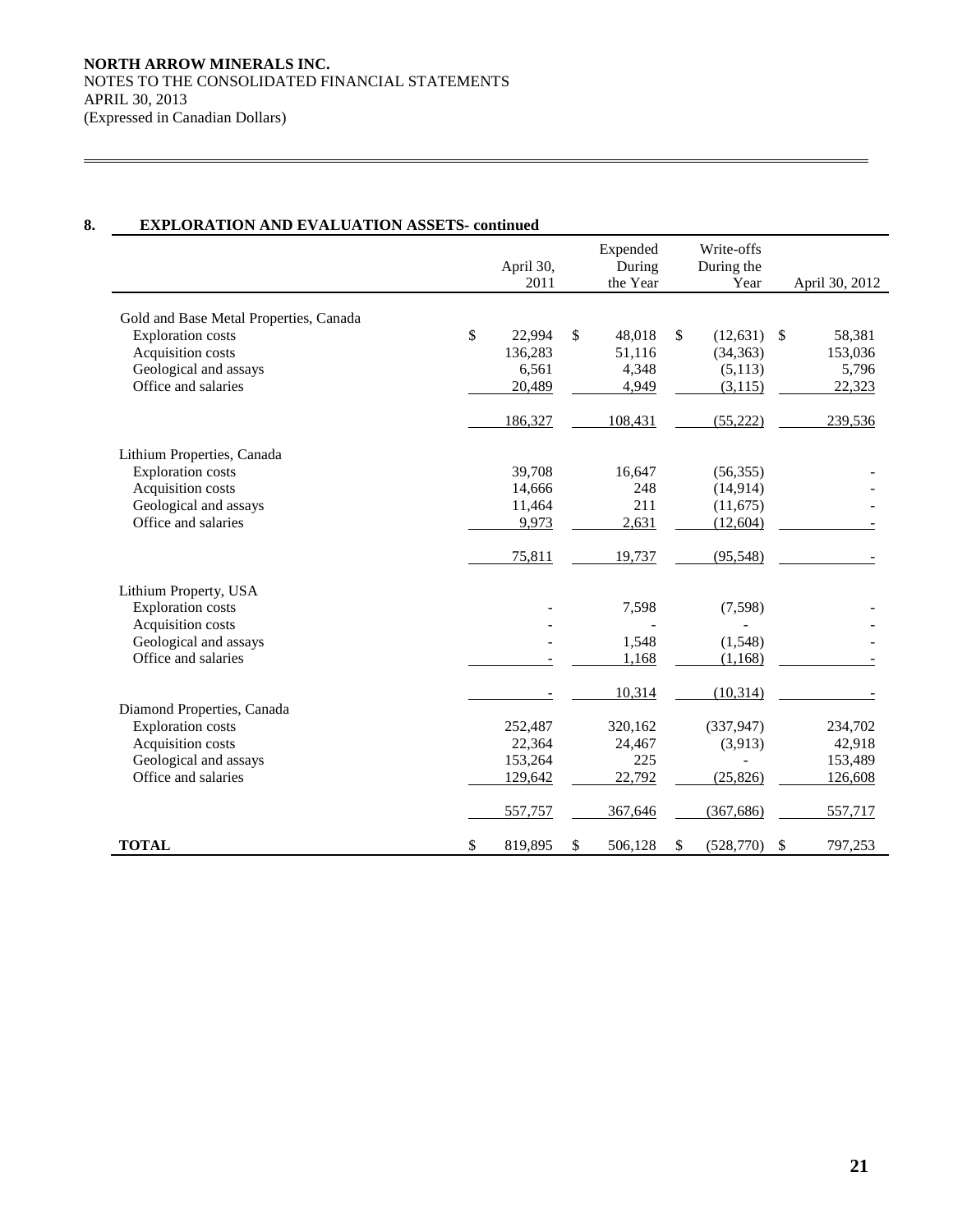## **8. EXPLORATION AND EVALUATION ASSETS– continued**

 Title to exploration and evaluation assets involves certain inherent risks due to the difficulties of determining the validity of certain claims as well as the potential for problems arising from the frequently ambiguous conveyancing history characteristic of many exploration and evaluation assets. The Company has investigated title to all of its exploration and evaluation assets and, to the best of its knowledge, title to all of these assets are in good standing.

# **Gold and Base Metal Properties, Canada**

 In addition to the properties described below, the Company maintains interests in various other gold and base metal properties in the Northwest Territories, Yukon and Nunavut.

## *Canoe Lake Property, Nunavut*

 $\overline{a}$ 

 The Company maintains a 100% interest in a number of contiguous mineral claims known as the "Canoe Lake Property" in the High Lake Greenstone Belt, Nunavut. The "Canoe claims" are subject to royalties ranging from 1.5% to 2% payable to two royalty holders. The Company may purchase 100% of the royalties payable to one of the royalty holders for \$1,000,000.

## *Hay Duck Property, NWT*

On May 29, 2008, the Company and Strongbow Exploration Inc. ("Strongbow") entered into an option agreement whereby the Company may earn a 100% interest in the Hay Duck property by reimbursing certain expenditures incurred to-date by Strongbow and assuming the annual option payments due under the original, underlying option agreement. The third party agreement, dated May 2007 and amended April 2009 and January 2010, requires three future cash option payments totalling \$450,000. These future option payments will be payable by the Company annually, following receipt of a land use permit allowing the Company to drill at the property. As partial compensation for amending the agreement, the Company issued 50,000 pre-consolidation common shares to the property vendor in May 2009 and an additional 50,000 shares in February 2010. At the date of issuance, the common shares had fair value of \$6,250 and \$9,750, respectively, which has been applied against the \$25,000 payment due January 1, 2010. The remainder of the January 2010 payment will be paid by the Company upon receipt of a land use permit for the Hay Duck property. The third party option holder will retain a 2.5% NSR of which 1% can be purchased at any time for \$500,000. An additional 1% of the royalty can be purchased at any time for \$2,000,000. Upon the Company incurring \$5,000,000 in exploration on the property, Strongbow may elect to back-in to 40% of the Company's interest in the property by funding the next \$5,000,000 in exploration expenditures. In certain circumstances, Strongbow has the option to elect to acquire a 1% NSR in place of exercising the back-in right. The Company may purchase one-half (0.5%) of the NSR at any time for \$500,000. Strongbow and the Company are related by the fact that there are common directors in Strongbow and the Company, and the President and CEO of the Company is also the President and CEO of Strongbow. At April 30, 2013, the Company wrote off the property and all related costs totalling \$24,436.

# *Hope Bay Property, NU*

On January 28, 2011 the Company entered into an agreement with Chelsea Minerals Corp. ("Chelsea"), whereby Chelsea has the option to earn a 60% interest in the Company's Hope Bay Oro gold project in Nunavut, consisting of five mining leases. Under the terms of the agreement, Chelsea may earn up to a 60% interest in the project by making an initial cash payment of \$50,000 (received) and spending \$5 million over a five year period. A minimum expenditure of \$500,000 is required in the first year (complete). In May 2011, Chelsea was acquired by Sennen Resources Ltd. (subsequently Sennen Potash Corp.) ("Sennen") pursuant to a Plan of Arrangement. Sennen has assumed Chelsea's obligations pursuant to the agreement for the Hope Bay Property. On February 1, 2013 the Company and Sennen signed an amending agreement that extended the length of the option term from five to six years.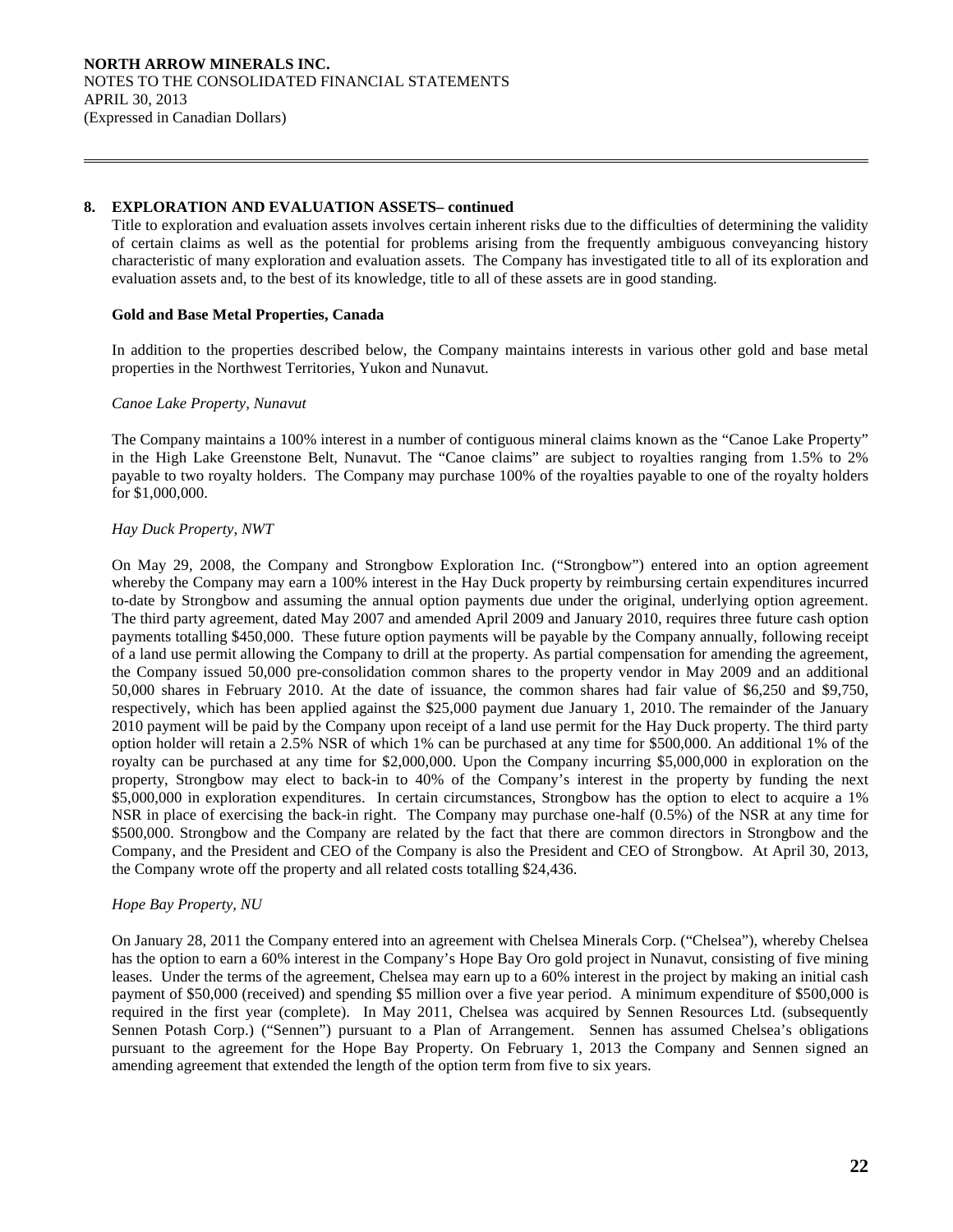# **8. EXPLORATION AND EVALUATION ASSETS - continued**

#### **Gold and Base Metal Properties, Canada - continued**

#### *Yukon Gold Property*

 $\overline{a}$ 

On July 30, 2010, the Company, Cathro Resources Corp. ("Cathro") (50%) and Cazador Resources Ltd. ("Cazador") (50%), both private companies and collectively, the "Vendors", entered into an agreement whereby the Company could earn a 100% interest in certain mineral claims situated in north-central Yukon Territory. Under the terms of the agreement, the Company could have earned a 100% interest in the property by funding a minimum \$35,000 initial exploration program (completed) and by making cumulative payments totalling \$150,000 and by issuing cumulative share payments totalling 750,000 shares over a period of four years. The Company issued 25,000 pre-consolidation shares to Cathro and 25,000 pre-consolidation shares to Cazador during the year ended April 30, 2011 at a total estimated fair value of \$10,000. In August 2011, the Company terminated the option agreement for the Yukon Gold Property following a review of the results for the exploration program carried out in 2010. Consequently, the agreement was terminated and the Company wrote-off the entire carrying value of the property, totalling \$33,309.

#### *Seagull Property*

The Company entered into an agreement in May 2011 whereby the Company can earn a 100% interest in certain mineral claims known as the "Seagull Property" from Panarc Resources Ltd ("Panarc"). Under the agreement, the Company must make an initial \$15,000 cash payment (completed) and issue 100,000 pre-consolidation common shares (completed). The Company must incur aggregate exploration expenditures of \$300,000 within a 3 year period. Panarc will retain a royalty equal to 2% of net smelter returns, of which the Company may purchase one percent (1.0%) for \$1,000,000, such that the royalty would be reduced to 1.0%. At the time of the May 2011 agreement, Panarc and the Company were related by virtue of a common director. During the year ended April 30, 2013, the Company returned the property to Panarc and wrote off \$75,524 of related costs.

#### *Contwoyto, Nunavut*

Between June and September 2011, the Company acquired, by staking, certain mineral claims in the Contwoyto Lake area, Nunavut.

In July 2012, subsequently amended, the Company announced that it had entered into an agreement with a subsidiary of Elgin Mining Inc. ("Elgin"). Under the terms of the amended agreement Elgin can earn a 60% interest in the Company's Contwoyto properties by spending \$6 million over a seven year period.

#### *Nunavut Tunngavik Incorporated ("NTI") Properties, Nunavut*

The Company has a 100% interest in the Nunavut Tunngavik Incorporated ("NTI") properties located in the West Kitikmeot region of Nunavut. If a feasibility study is completed on any area within the NTI properties, NTI has the option of taking either a 20% participating interest or a 7.5% net profits royalty in the specific area subject to study.

#### *Other Properties*

Mineral property write-offs of \$32,043 (2012 - \$44,130) during the year ended April 30, 2013 relate to various other properties in NWT and Nunavut, where no exploration programs of significance are planned for the foreseeable future.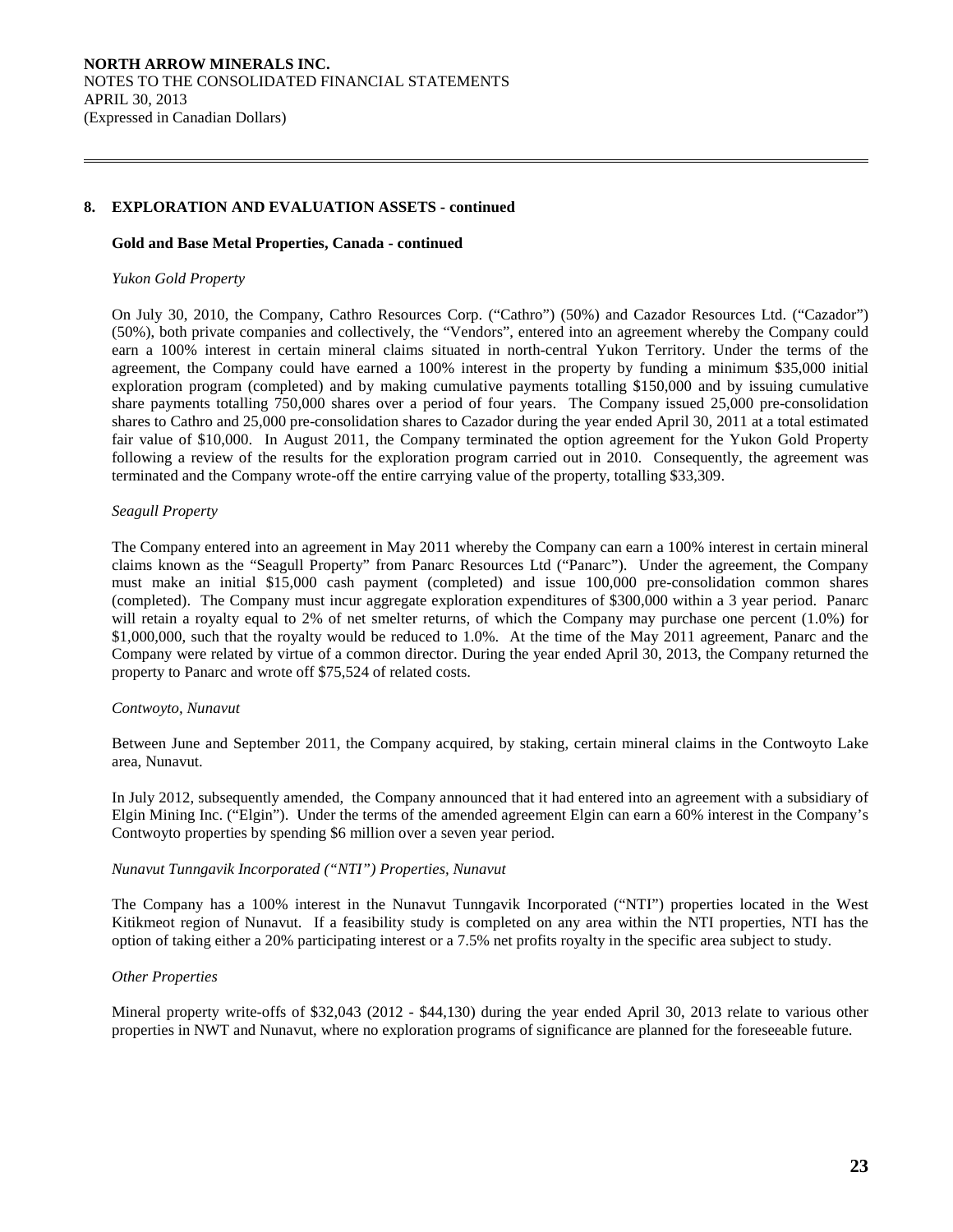# **8. EXPLORATION AND EVALUATION ASSETS - continued**

#### **Lithium Properties, Canada**

#### *Torp Lake Project, Nunavut*

In March 2009, the Company acquired, by staking, two mineral claims in the Torp Lake area of Nunavut. During the year ended April 30, 2012, the Company wrote-off expenditures totalling \$78,688 related to the property.

## **Diamond Properties, Canada**

#### *Lac de Gras, NWT*

 $\overline{a}$ 

In August 2011, the Company entered into an option agreement with Harry Winston Diamond Mines Ltd. (subsequently Dominion Diamond Corp.) ("Dominion"), and Springbok Holdings Inc. ("Springbok"), to jointly explore the Company's Lac de Gras property and Dominion's land holdings contiguous to the Company's Lac de Gras property (collectively, the "JV Property").

Dominion must incur exploration expenditures of at least \$5,000,000 over a 5 year period to allow the option to vest. Upon vesting, a joint venture will be formed whereby Dominion will hold a 55% interest and the Company and Springbok will share equally a 45% interest in the JV Property.

On October 24, 2012, the Company entered into an agreement with Springbok to acquire Springbok's 50% interest in the LDG/GT Property ("the Springbok Interests"). The Springbok Interests include the right to obtain a 22.5% interest in the JV Property, subject to the terms and conditions of the option agreement among Springbok, the Company and Dominion. Under the terms of the agreement with Springbok, the Company issued 1,000,000 post-consolidation shares at a value of \$235,000 to Springbok for the 22.5% interest in the JV Property. As additional consideration, in the event that Dominion exercises its option and earns a 55% interest in the JV Property and the Company subsequently incurs \$2 million in joint venture expenditures on the JV Property, the Company will issue to Springbok that number of commons shares of the Company having a value of \$1 million.

# *Hammer, Nunavut*

In October 2008, the Company and Stornoway Diamond Corporation ("Stornoway") revised a pre-existing agreement on the Bear property, Nunavut, to include an area of interest, known as the "Hammer AOI", into the agreement. As a result of this revision, the Company holds a 25% interest in the property and Stornoway holds a 75% interest. No further work is planned and as such exploration expenditures totaling \$367,686 were written off for the year ended April 30, 2012.

# *Timiskaming, Pikoo and Qilalugaq Diamond Projects, Canada*

On March 12, 2013, the Company entered into an assignment agreement with 0954506 B.C. Ltd. ("BCCo") under which BCCo agreed to assign and transfer to the Company all of BCCo's interest and obligations in certain options to earn an 80% interest in the Timiskaming, Pikoo and Qilalugaq diamond projects. Stornoway Diamond Corporation ("Stornoway") is the holder of a 100% interest in all three projects and had granted BCCo options to acquire the 80% interests in the projects. BCCo is a private company controlled by a party related to a director of the Company. Stornoway will retain a one-time right to buy-back a 20% interest in any of the projects once the Company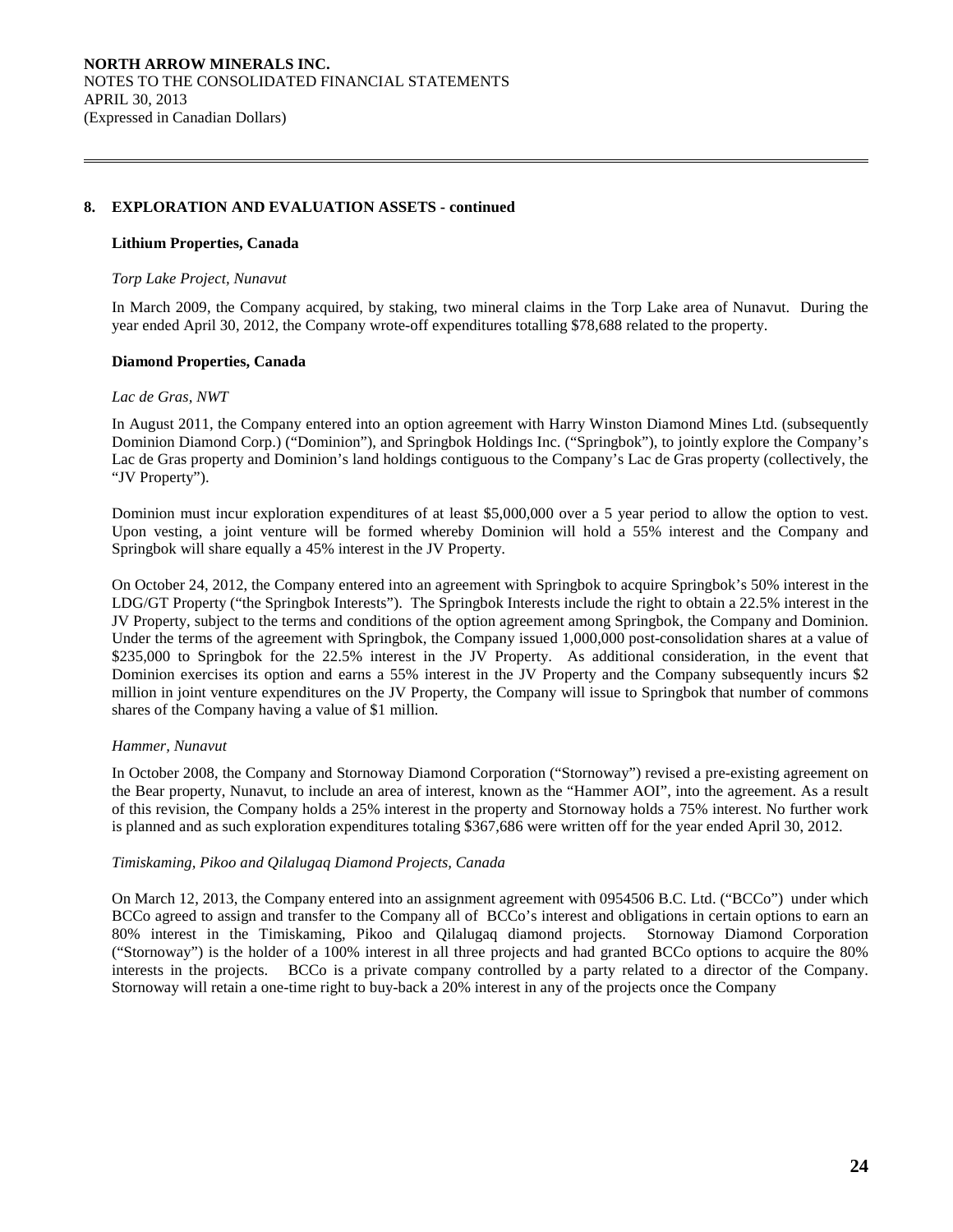# **8. EXPLORATION AND EVALUATION ASSETS - continued**

## **Diamond Properties, Canada- continued**

 $\overline{a}$ 

completes an option work program and provides Stornoway with notice of its intent to vest an 80% interest in a project. Under the terms of the agreement, the cost of the buy-back will be equal to three times the costs incurred in connection with the applicable option work program.

Under the terms of the assignment agreement the Company paid BCCo \$20,000 and issued BCCo 500,000 transferrable share purchase warrants. Additionally, the agreement requires the Company to complete a \$2,000,000 financing. Each share purchase warrant will entitle the holder to acquire one common share of the Company at a price of \$0.25 for a period of five years from the date of issuance.

Subsequent to April 30, 2013, the Company issued Stornoway notice that it had completed its work requirement and of its intent to vest an 80% interest in the Timiskaming project. Stornoway subsequently notified the Company that it would not exercise its right to buy-back a 20% interest in the project.

Qilalugaq diamond project, Nunavut - the Company will have the option to earn an 80% interest in the Qilalugaq project by completing a work program that includes a 1,000 tonne mini-bulk sample within two years of receipt of the required land use permit or no later than January 2018.

Pikoo diamond project, Saskatchewan - the Company will have the option to earn an 80% interest in the Pikoo diamond project by completing an option work program consisting of a minimum 2,000 meter diamond drilling program, including a minimum of two drill holes at each of the North and South target areas. The work program must be initiated by January 2015 and completed by January 2016.

Timiskaming diamond project, Ontario/Quebec - the Company will have the option to earn an 80% interest in the Timiskaming diamond project by completing an option work program that includes testing three separate geophysical targets with at least one diamond drill hole. The work program must be initiated by January 2015 and completed by January 2016.

# **Property investigation costs- South America**

In June 2011, the Company executed a letter of intent ("LOI") to acquire a 100% interest in the Agua – Grande goldcopper project in Chile. Under the terms of the original LOI, the Company was to make a US \$50,000 payment for the exclusive right to conduct due diligence over a 90 day period. An addendum to the LOI was signed in September 2011, extending the due diligence period for a second 90 day period and making the \$50,000 payment subject to the completion of certain actions by the vendor. Upon completion of the due diligence period, the Company had the right to enter into a Definitive Agreement with the vendor, whereby the Company could acquire a 100% interest in the project by making cash payments totalling US \$10,000,000 over approximately five years and completing a feasibility study. Under the terms of the agreement the owners would retain a 1.5% net smelter royalty. In December 2011, the Company commenced legal action to enforce the terms of the LOI by applying for an injunction in Chilean Court and filing a lawsuit requesting an arbitrator to compel the vendors to either execute an option agreement with the Company or pay damages to the Company. No estimate is determinable at this time as to the amount, if any, the Company may recover from the above proceeding and the Company has expensed property investigation costs incurred totalling \$214,335.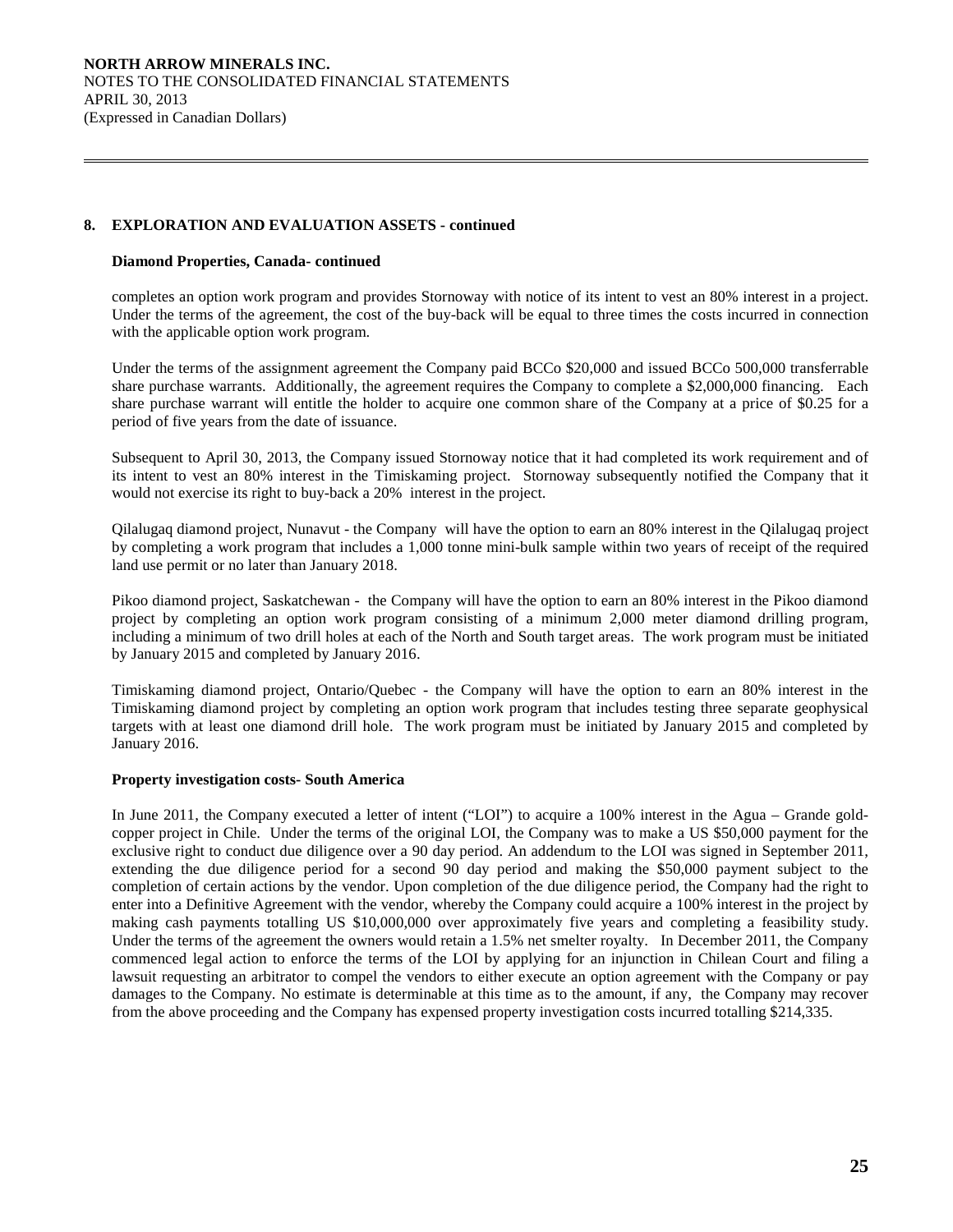# **9. ACCOUNTS PAYABLE AND ACCRUED LIABILITIES**

|                                              | <b>April 30, 2013</b>  | April 30, 2012         |
|----------------------------------------------|------------------------|------------------------|
| Trade payables<br><b>Accrued liabilities</b> | 188,548<br>Φ<br>30,000 | 12,236<br>\$<br>32,500 |
|                                              | 218,548<br>S           | 44,736<br>\$           |

# **10. CONVERTIBLE NOTE**

 $\overline{a}$ 

 On August 31, 2011, the Company closed a \$1,000,000 private placement of a convertible promissory note with Anglo-Celtic Exploration Ltd. ("Anglo Celtic"), a private company controlled by D. Grenville Thomas, who is a director of the Company. The private placement consists of a convertible note, structured as an unsecured, interest bearing loan of \$1,000,000. Anglo-Celtic may convert at any time all or a portion of the principal amount outstanding into common shares of the Company at \$0.25 per share, which would result in the issuance of up to 4,000,000 common shares if the entire principal amount is converted. The loan bears interest at the Royal Bank Prime Rate plus 400 basis points. The loan accrues interest to the date of repayment; interest is calculated and accrued on a monthly basis.

 The term of the loan is for two years, to August 31, 2013. Anglo-Celtic did not receive any warrants upon issuance of the convertible note, however, if the Company fails to repay the loan in full by August 31, 2012 or if the Company and Anglo-Celtic amend or re-negotiate the terms of the loan, Anglo-Celtic will have the right to convert the principal amount of the note into both common shares and an equal number of warrants, such warrants being exercisable until the August 31, 2013 due date.

The convertible note has been segregated into its respective debt and equity components on the date of issuance. The debt component, representing the fair value of the liability at inception, is recorded as a long-term liability. The remaining component, representing the residual value ascribed to the holder's option to convert the principal balance into common shares, is classified in shareholders' equity as "equity component of convertible note". Over the term of the note, the debt component will be accreted to the face value of the note by the recording of additional interest expense. The liability component was estimated using a discount rate of 15%.

|                                           | <b>April 30, 2013</b> |           |    | April 30, 2012 |
|-------------------------------------------|-----------------------|-----------|----|----------------|
| Principal amount                          |                       | 1,000,000 |    | 1,000,000      |
| Less equity component of convertible note |                       | (137,996) |    | (137,996)      |
| Accrued interest                          |                       | 81,953    |    | 46,667         |
| Accretion                                 |                       | 75,271    |    | 39,534         |
| Liability component                       |                       | 1,019,228 |    | 948,205        |
| Amount settled by issuance of shares      | (1,019,228)           |           |    |                |
|                                           |                       |           |    |                |
| Liability component                       | \$                    | ۰         | \$ | 948.205        |

On January 24, 2013, the Company completed a debt settlement agreement with Anglo Celtic under which the Company settled its outstanding debt with Anglo Celtic in the amount of \$1 million plus unpaid interest by the issuance of shares. At the time the settlement was agreed to the debt had a carrying value of \$1,019,228 and was settled by the issuance of 21,639,100 pre-consolidation shares valued at a price of \$0.025 per share for a total value of \$540,977 resulting in a gain on settlement of \$478,251.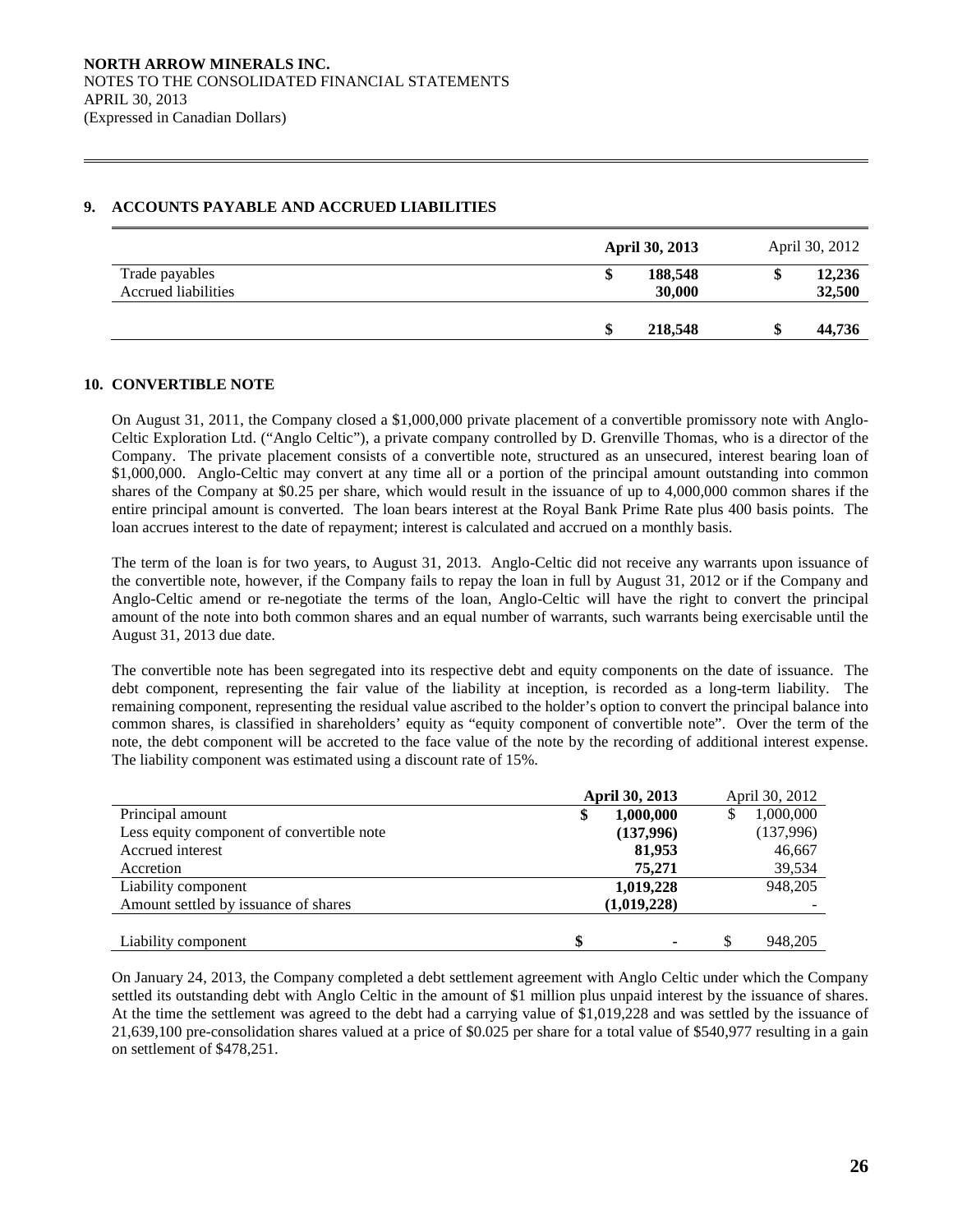# **11. CAPITAL STOCK AND RESERVES**

#### **Authorized share capital**

The authorized share capital of the Company is an unlimited number of common shares without par value.

#### **Share issuances**

 $\overline{a}$ 

Effective February 28, 2013, the Company completed a consolidation of its share capital on the basis of one new share for every ten pre-consolidated shares. All share and per share amounts have been retrospectively restated to reflect this consolidation (unless otherwise noted).

#### **Share issuances- continued**

On April 29, 2013, the Company completed a non-brokered private placement of 20,000,000 common shares at a price of \$0.15 per share for total gross proceeds of \$3,000,000. As part of this private placement, the Company paid a finder's fee of \$630 and incurred other costs of \$15,750.

On April 29, 2013, pursuant to an acquisition Agreement for The Springbok interest, the Company issued 1,000,000 common shares, at a value of \$235,000, to purchase a 22.5% interest in the Lac De Gras property.

During the year ended April 30, 2012, the Company issued 10,000 post consolidated-common shares at a value of \$18,000 pursuant to the Seagull property option agreement.

#### **Stock options and warrants**

 The Company's stock option plan (the "Plan") was approved by shareholders at an annual general and special meeting in November 2011. The Plan gives the directors the authority to grant options to directors, officers, employees and consultants. The maximum number of shares to be issued under the Plan is 10% of the issued and outstanding common shares at the time of the grant. The exercise price of each option granted shall not be less than the market price at the date of grant less a discount up to 25% in accordance with the policies of the TSX Venture Exchange ("TSXV").

Options granted can have a term up to 5 years with vesting provisions determined by the directors in accordance with TSXV policies for Tier 2 Issuers, with a typical vesting period of 25% upon grant and 25% every six months thereafter.

| Number of<br><b>Shares</b> | Exercise<br>Price | Number of<br><b>Shares Vested</b> | <b>Expiry Date</b> |
|----------------------------|-------------------|-----------------------------------|--------------------|
| 71,000<br>(1)              | 2.00              | 71,000                            | June 4, 2014       |
| 20,000                     | 3.00              | 20,000                            | September 2, 2014  |
| $58,000^{(2)}$             | 2.00              | 58,000                            | May 12, 2016       |
| $17,000^{-(3)}$            | 2.00              | 12,750                            | November $3, 2016$ |
| 166,000                    |                   | 161,750                           |                    |

As at April 30, 2013, the following stock options were outstanding:

 $\frac{(1)}{2}$  9,000 options cancelled subsequent to April 30, 2013

 $(2)$  5,000 options cancelled subsequent to April 30, 2013

Cancelled subsequent to April 30, 2013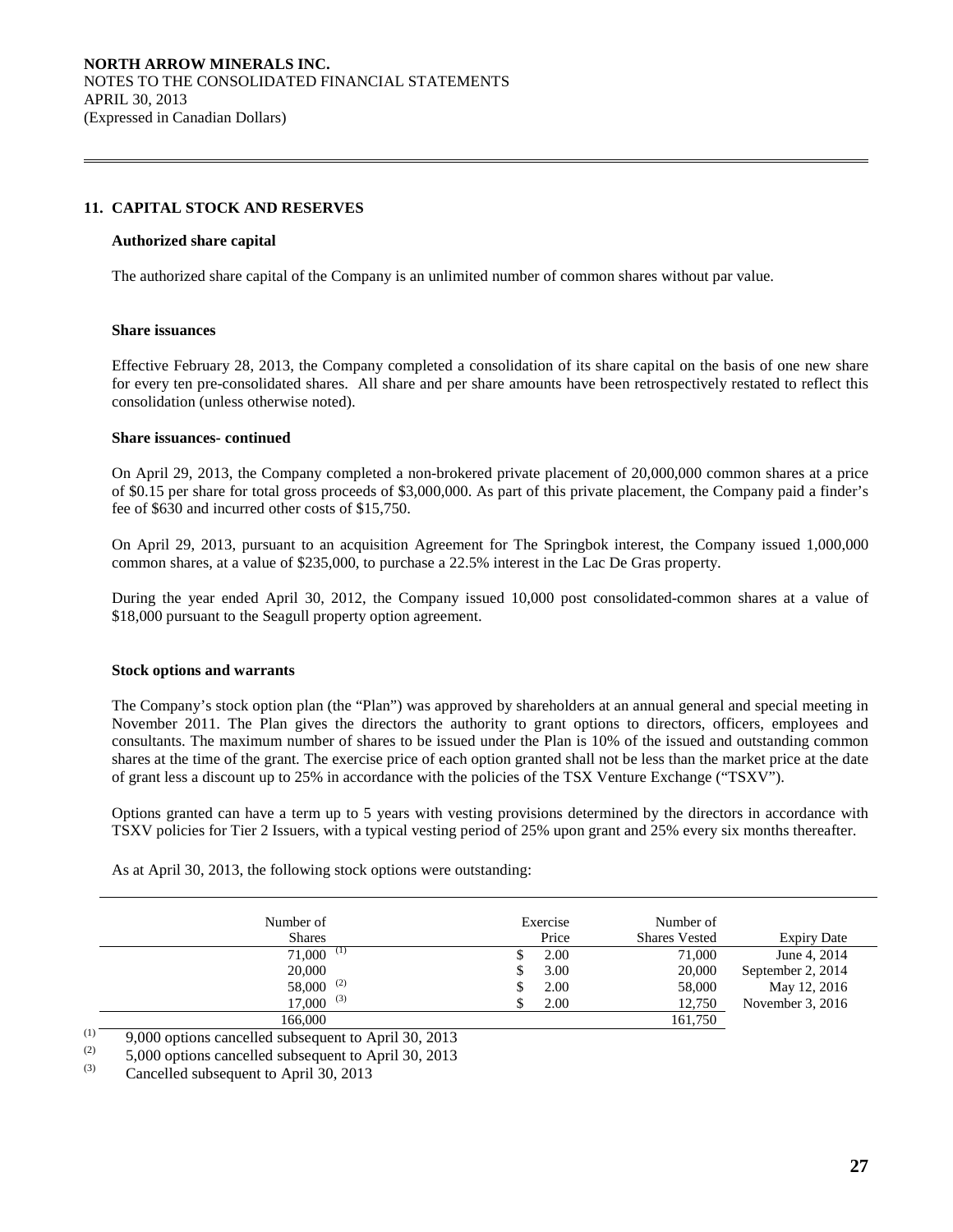## **11. CAPITAL STOCK AND RESERVES - continued**

#### **Stock options and warrants- continued**

 $\overline{a}$ 

 A summary of the Company's stock option activity is as follows after giving effect to the Company's share consolidation:

|                                         |            | Weighted              |
|-----------------------------------------|------------|-----------------------|
|                                         | Number     | Average               |
|                                         | of Options | <b>Exercise Price</b> |
| Balance, April 30, 2011                 | 423,700    | \$<br>2.62            |
| Granted                                 | 139,000    | 2.00                  |
| Expired and forfeited                   | (140,700)  | 2.43                  |
| Balance, April 30, 2012                 | 422,000    | 2.47                  |
| Granted                                 |            |                       |
| Expired and forfeited                   | (256,000)  | 2.70                  |
|                                         |            |                       |
| Balance, April 30, 2013                 | 166,000    | \$2.12                |
|                                         |            |                       |
| Number of options currently exercisable | 161,750    | \$2.12                |

A summary of the Company's warrant activity is as follows after giving effect to the Company's share consolidation:

|                         | Number     | Weighted              |
|-------------------------|------------|-----------------------|
|                         | οf         | Average               |
|                         | Warrants   | <b>Exercise Price</b> |
| Balance, April 30, 2011 | 610,967    | \$2.84                |
| Expired                 | (610, 967) | 2.84                  |
| Balance, April 30, 2012 |            |                       |
| Granted                 | 500,000    | 0.25                  |
|                         |            |                       |
| Balance, April 30, 2013 | 500,000    | \$<br>0.25            |

The 500,000 warrants were issued as part of the agreement to earn interests in the Timiskaming, Pikoo and Qilalugaq projects (Note 8). Each warrant entitles the holder to acquire one common share of the Company at a price of \$0.25 per share until April 29, 2018. The warrants only become exercisable when the Company exercises an option to earn an interest in at least one of the properties. Accordingly, the warrants will be valued upon receipt of earning the interest in one of the properties.

#### **Share-based compensation**

 During the year ended April 30, 2013, the Company granted nil stock options (2012 – 139,000). The estimated fair value of the options granted during the year is  $\text{\$nil}$  (2012 –  $\text{\$141,203}$ ) or  $\text{\$nil}$  (2012 –  $\text{\$1.00}$ ) per option. During the year ended April 30, 2013 the Company recognized share-based compensation of \$25,489 (2012 – \$176,357) relating to options vested during the year.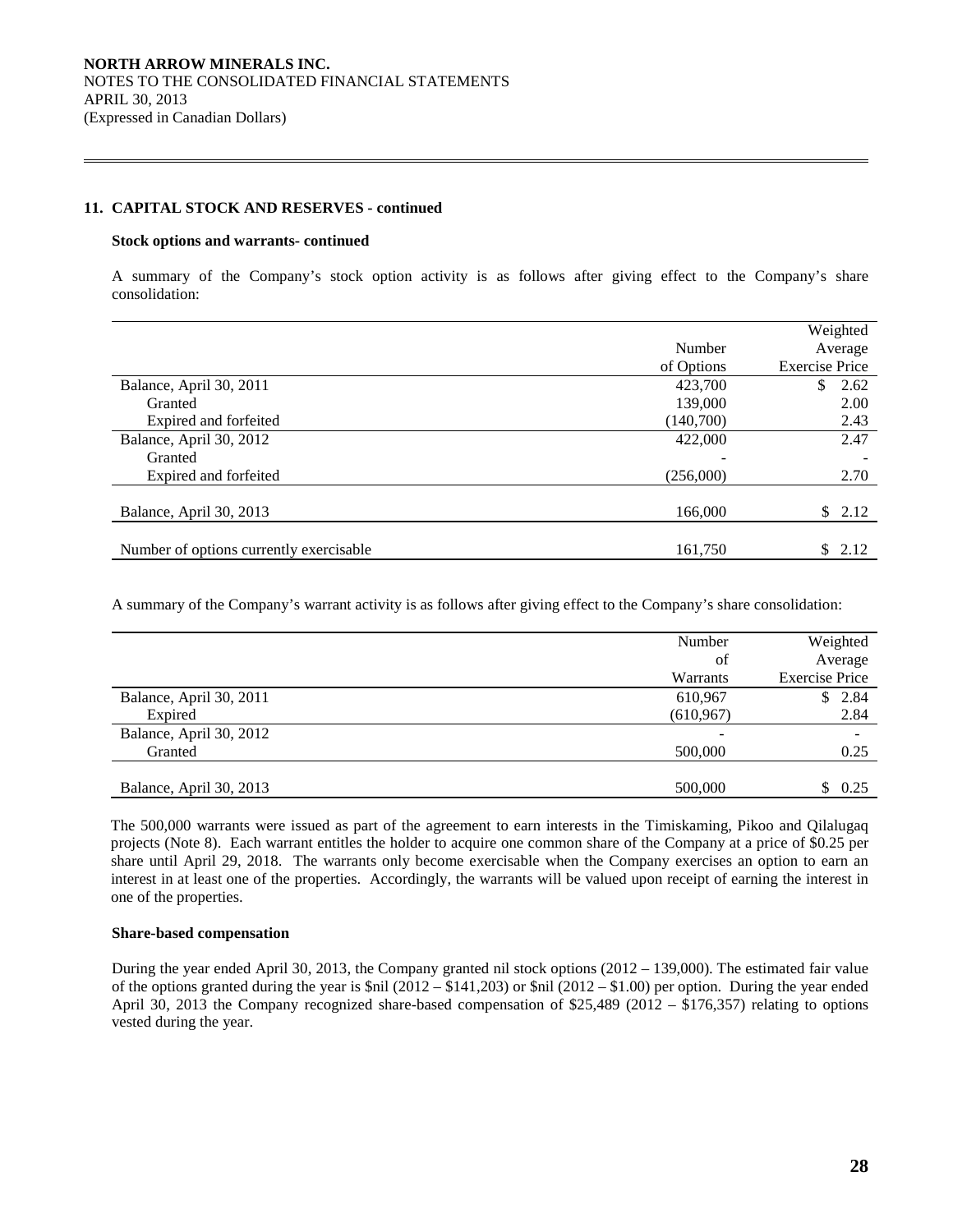## **11. CAPITAL STOCK AND RESERVES - continued**

#### **Share-based compensation - continued**

 $\overline{a}$ 

 The following weighted average assumptions were used for the Black Scholes valuation of stock options granted or issued:

|                          | 30, 2013 | Year Ended April Year Ended April 30,<br>2012 |
|--------------------------|----------|-----------------------------------------------|
|                          |          |                                               |
| Risk-free interest rate  |          | 1.82%                                         |
| Expected life of options |          | 3.0 years                                     |
| Annualized volatility    |          | 131.1%                                        |
| Dividend rate            |          | $0.00\%$                                      |

# **12. RELATED PARTY TRANSACTIONS**

Balances and transactions between the Company and its subsidiaries have been eliminated on consolidation and are not disclosed in this note. Details of the transactions between the Company and related parties not disclosed elsewhere in the financial statements are disclosed below.

# *Related party transactions*

Certain companies which have an officer and/or director or former officer and/or director in common and render services or are charged for certain services as follows:

|                                   | Nature of transactions            |
|-----------------------------------|-----------------------------------|
| Anglo-Celtic Exploration Ltd.     | Interest and consulting           |
| Strongbow Exploration Inc.        | Exploration and administration    |
| 0954506 BC Ltd.                   | Exploration                       |
| International Northair Mines Ltd. | Accounting and corporate services |

The Company incurred the following transactions in the normal course of operations in connection with companies which have an officer and/or director in common.

- a) During the year ended April 30, 2013, the Company paid or accrued \$5,608 (2012 \$125,888) for technical services to a company with common directors or a former officer.
- b) During the year ended April 30, 2013, the Company paid or accrued \$44,076 (2012 \$12,945) for shared administrative and accounting services to a company with common officers.
- c) During the year ended April 30, 2013, the Company paid or accrued consulting fees of \$nil (2012 \$269,166) to a companies controlled by directors. This amount is included in salaries disclosed below.
- d) During the year ended April 30, 2013 the Company paid \$10,837 (2012 \$4,015) for office and rent to a company with common directors and officers and/or controlled by a director.
- e) During the year ended April 30, 2013, a director of the Company forgave payables totaling \$75,000 (2012 \$nil).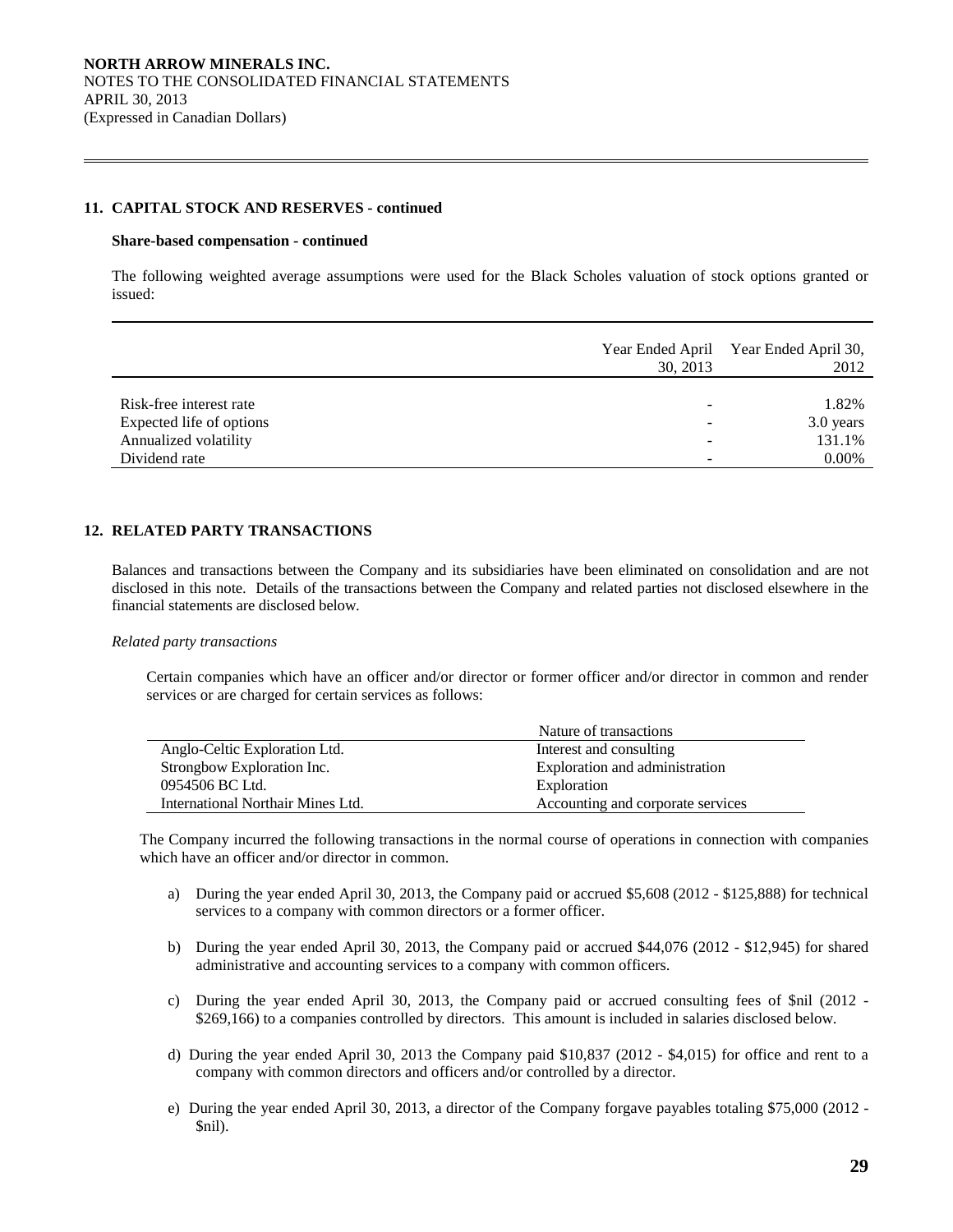# **12. RELATED PARTY TRANSACTIONS - continued**

f) Amounts due to related parties of \$116,262 (2012 - \$132,008) are owing to companies with officers/directors in common.

The remuneration of directors and key management personnel during the year ended April 30, 2013 was as follows:

|                                                                | April 30,<br>2013      |    | April 30,<br>2012  |
|----------------------------------------------------------------|------------------------|----|--------------------|
| Salaries <sup>1</sup><br>Share-based compensation <sup>2</sup> | \$<br>20,164<br>13,048 | \$ | 269,166<br>138,309 |
| Total                                                          | 33,212                 | -S | 407,475            |

1 – When key management is working specifically on mineral properties their time is capitalized against the mineral property.

2 – Share-based compensation is the fair value of options that have been granted to directors and key management personnel.

# **13. INCOME TAXES**

 $\overline{a}$ 

A reconciliation of income taxes at statutory rates with the reported taxes is as follows:

|                                                         | 2013      | 2012        |
|---------------------------------------------------------|-----------|-------------|
| Net income (loss) for the year                          | 106,050   | (2,083,787) |
|                                                         |           |             |
| Expected income tax (recovery)                          | 27,000    | (541,000)   |
| Change in statutory rates, foreign tax and other        | (154,000) | 130,000     |
| Permanent differences                                   | 22,000    | 46,000      |
| Share issue cost                                        | (4,000)   |             |
| Change in unrecognized deductible temporary differences | 109,000   | 365,000     |
| Total income tax expense (recovery)                     | ۰         |             |

The significant components of the Company's unrecognized temporary differences and tax losses are as follows:

|                                   | 2013            | <b>Expiry Date Range</b> | 2012            | <b>Expiry Date</b><br>Range |
|-----------------------------------|-----------------|--------------------------|-----------------|-----------------------------|
| <b>Temporary Differences</b>      |                 |                          |                 |                             |
| Exploration and evaluation assets | \$<br>4,820,000 | No expiry date           | \$<br>4,451,000 | No expiry date              |
| Investment tax credit             | 34,000          | 2028 to 2033             | 28,000          | 2028 to 2032                |
| Property and equipment            | 15,000          | No expiry date           | 14,000          | No expiry date              |
| Share issue costs                 | 48,000          | $2034 - 2037$            | 60,000          | $2033 - 2035$               |
| Marketable securities             | 14,000          | No expiry date           | 11,000          | No expiry date              |
| Convertible note                  |                 | No expiry date           | 52,000          | No expiry date              |
| Non-capital losses available for  |                 |                          |                 |                             |
| future period                     | 2,772,000       | $2029 - 2033$            | 2,963,000       | $2027 - 2032$               |

Tax attributes are subject to review, and potential adjustment, by tax authorities